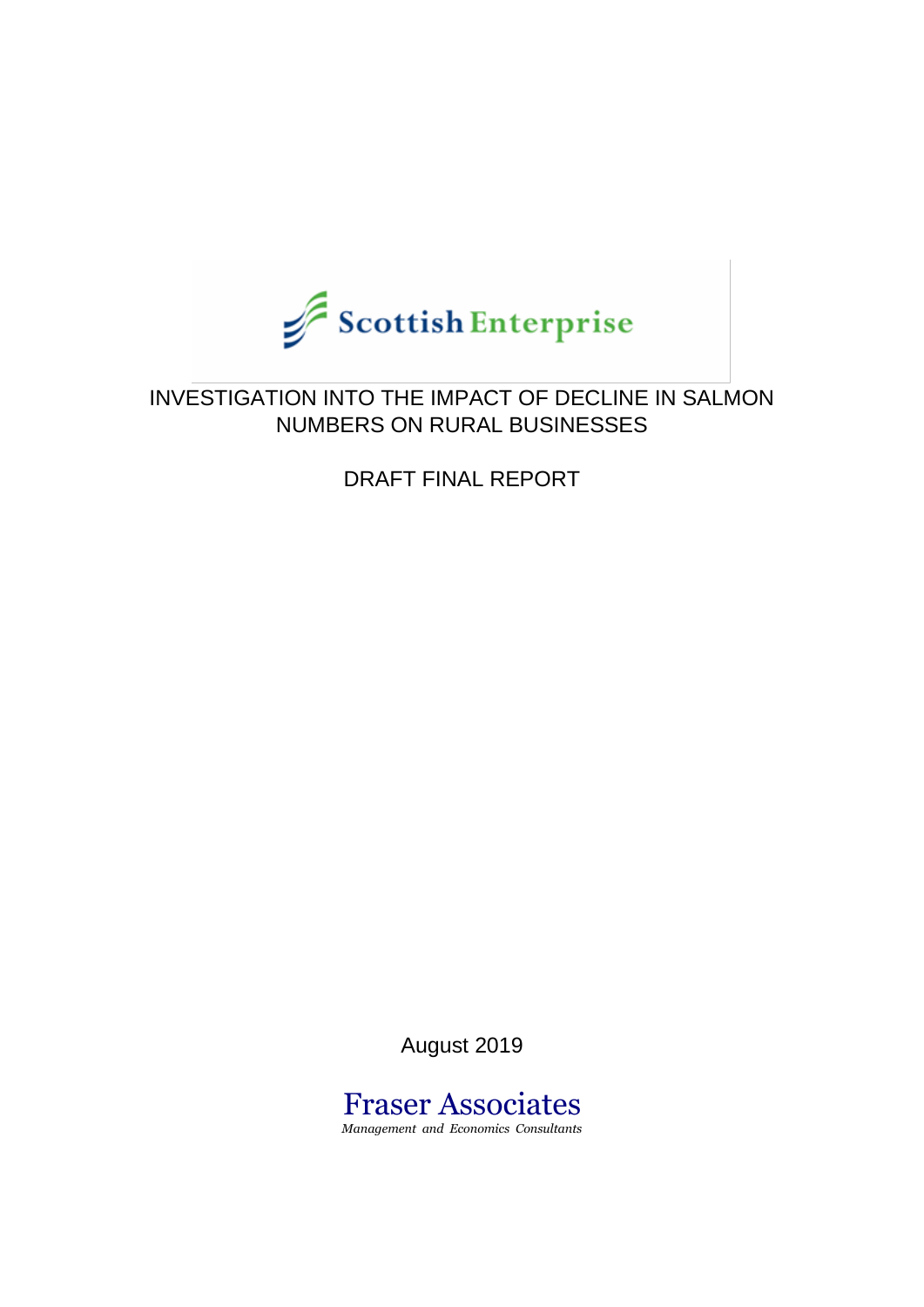### **CONTENTS**

| <b>Chapter</b> |                                                      | Page |
|----------------|------------------------------------------------------|------|
| 1              | <b>INTRODUCTION</b>                                  | 2    |
| 2              | TRENDS IN THE ROD-CAUGHT SALMON CATCH                | 3    |
| 3              | SCOPE FOR ASSESSING ECONOMIC IMPACT                  | 5    |
| $\overline{4}$ | <b>IMPACT OF REDUCED SALMON NUMBERS ON FISHERIES</b> | 6    |
| 5              | <b>IMPACT ON ANCILLARY RURAL BUSINESSES</b>          | 15   |
| 6              | <b>CONCLUSIONS</b>                                   | 20   |
| Annex          |                                                      |      |
| A              | CASE STUDIES OF FISHERY EXPERIENCE                   | 22   |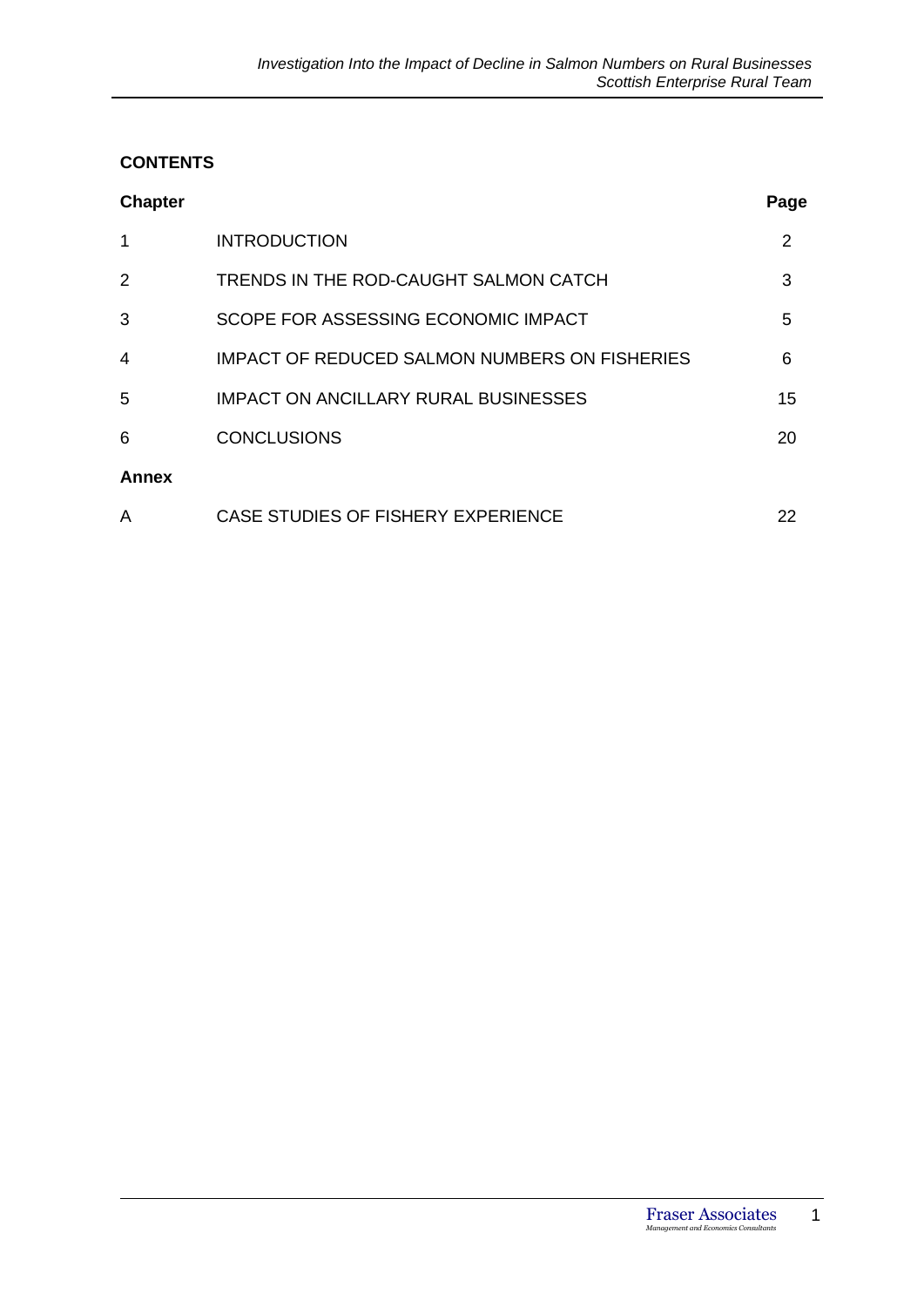## 1 INTRODUCTION

In January 2019, Malcolm Watson Consulting was commissioned by the Scottish Enterprise Rural Team to carry out a summary investigation into the impact of reduced salmon numbers on rural businesses. The MWC study produced draft findings in May 2019. In July 2019, Fraser Associates was engaged to extend aspects including the set of case studies piloted on the Tweed as part of the initial study.

This document presents the combined findings of these assignments which have had as their objectives:

- to review relevant existing research reports from a variety of sources and produce a summary of current knowledge of the situation.
- to consult with the Fisheries Board Directors on the four largest salmon fishing rivers to gather information and data relevant to the decrease of salmon fishing on their respective rivers.
- to consult with proprietors and ghillies from these four rivers.
- to compile a suite of case studies examining the experiences and responses of fisheries at different levels on the four rivers.
- to consult with associated businesses within the area of these rivers (e.g. food and drink suppliers, accommodation providers) to gather information on the effect the decrease of salmon fishing visitors has had on their respective businesses in terms of employment and profits.
- to consult with any other organisations or individuals identified as a result of discussions above.
- to draw conclusions, producing a Final Report and disseminating the findings through a presentation to Scottish Enterprise and Fisheries Board Directors.

The research has been carried out in parallel to a commission looking at potential responses, with an emphasis upon market positioning and marketing, to help ameliorate the impact of reduced salmon numbers. Both studies have drawn upon the same research programme, comprising:

- review of secondary materials from the Scottish Government, Scottish Enterprise and the Fisheries Boards on the four largest salmon fishing rivers.
- workshops convened with a panel of stakeholders on the rivers Dee, Spey, Tay and Tweed.
- targeted interviews with a limited number of stakeholders, including interviews with fisheries for the purposes of compiling case studies.
- a web survey which was distributed to fisheries and other relevant businesses via the Fisheries Boards.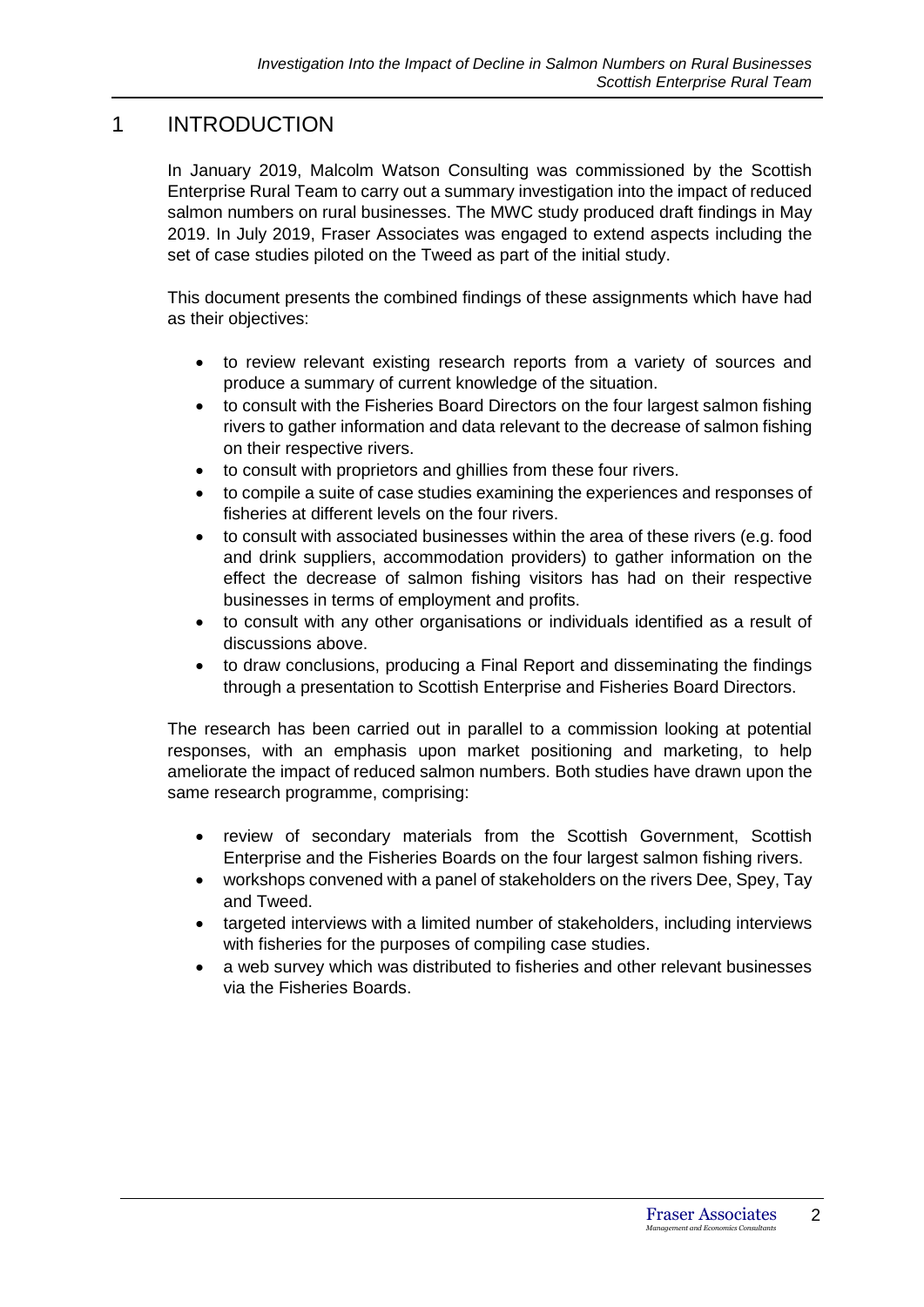## 2 TRENDS IN THE ROD-CAUGHT SALMON CATCH

Scottish Salmon Statistics show an increasing trend in catches between 1952 and 2010 (from 41,000 to 111,000) but with a high degree of volatility from year to year. Catches through the 2000s averaged 76,000. The 2010 catch was anomalously high and was followed by a sharp decline over four successive years to reach 45,000 in 2014. There was a slight recovery in 2015 and 2016 but this was not sustained in 2017. The total for 2018, at 37,196 is the lowest on record, and just under 50% of the average for the period 2000-09.



**FIGURE 2.1: ALL SCOTLAND ROD-CAUGHT SALMON 1952-2018**

Source: Marine Scotland

It may be noted that a great deal of complexity underlies the trend in the aggregate data, with significant variations by river. Some rivers, the Tweed for example, experienced an increase as a result of the removal of net fisheries and such increases have the effect of masking declines that were already becoming evident on other rivers, such as the Tay.

Across Scotland there are 40 District Salmon Fisheries Boards (DSFBs) plus the River Tweed Commission (RTC). Of these, the Tweed, Tay, Dee and Spey together account for almost half of the total catch of Salmon and Grilse.

| <b>TABLE 2.1: 2018 ROD CAUGHT SALMON CATCH COMPARED WITH 2000-09</b> |                        |        |                   |  |  |  |
|----------------------------------------------------------------------|------------------------|--------|-------------------|--|--|--|
|                                                                      | <b>Average 2000-09</b> | 2018   | 2018 as % 2000-09 |  |  |  |
| <b>River Dee</b><br>(Aberdeenshire)                                  | 5,076                  | 3,500  | 70.0%             |  |  |  |
| <b>River Spey</b>                                                    | 8,874                  | 3,068  | 34.6%             |  |  |  |
| <b>River Tay</b>                                                     | 8,930                  | 4,464  | 50.0%             |  |  |  |
| <b>River Tweed</b>                                                   | 12,426                 | 5,644  | 45.4%             |  |  |  |
| Total                                                                | 35,306                 | 16,676 | 47.2%             |  |  |  |
| Source: Marine Scotland                                              |                        |        |                   |  |  |  |

The sharp decline on the Tweed and the Tay occurred in 2014, a year later than on the Dee, whereas the Spey had peaked in 2008 and experienced significant falls in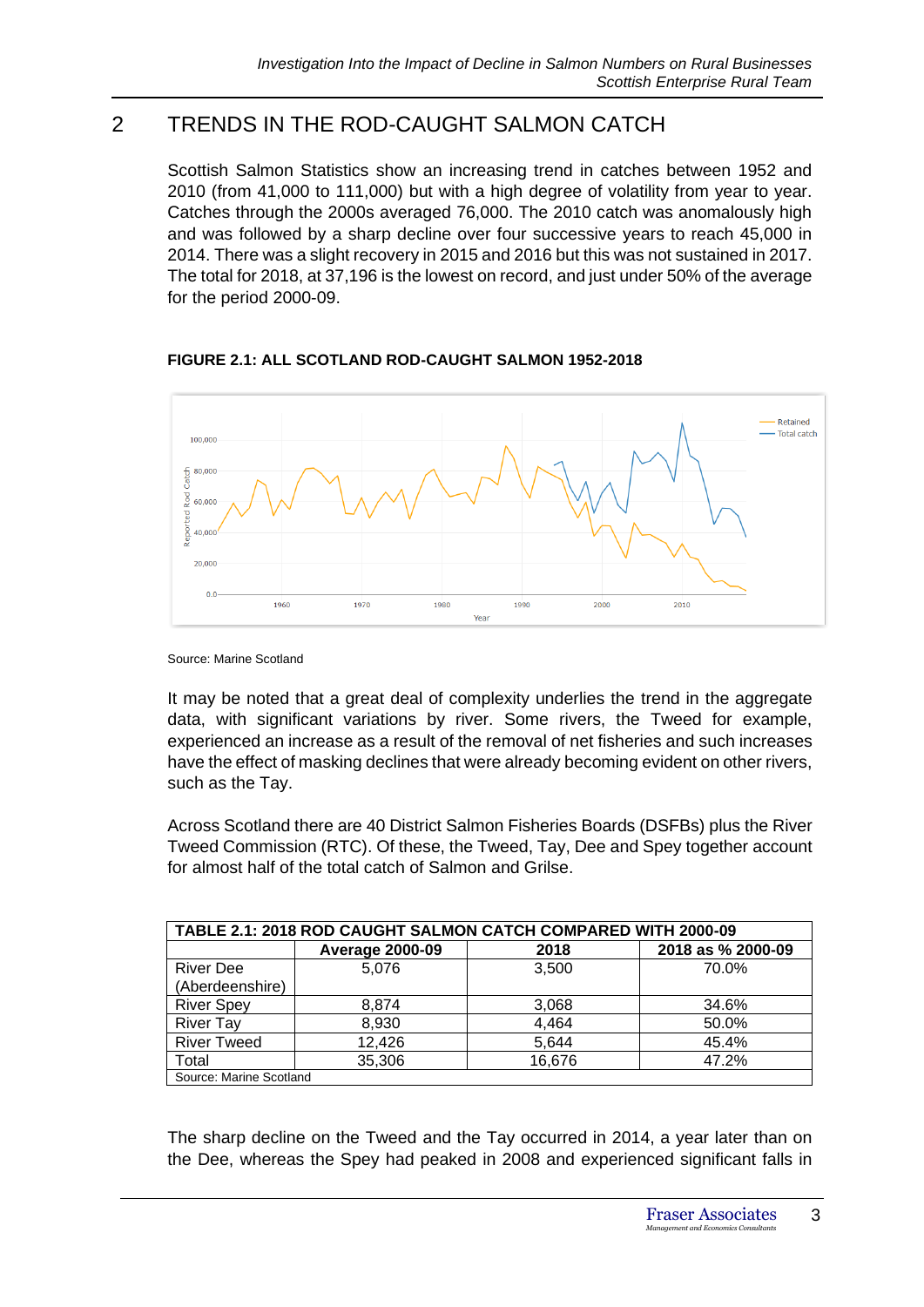2009 and again in 2012-13. There are also variations in seasonality. The Dee lost in particular its Spring run; the Spey lost Summer fish; the Tay lost both Summer and Autumn fish; whereas the Tweed experienced reduction in Summer catches while its famous Autumn run collapsed and it currently has no period when fish are particularly abundant. Whereas the medium-term trend across the four rivers generally follows that at national level, the reduction has been most severe on the Spey and less so on the Dee.

Consultations with the DSFB/RTC and proprietors highlighted how the seasonality of the catch has long been subject to cycles:

- "In the 50s and 60s there were big catches on the Spey opening day but they haven't caught one in six years. In 1963 the lower beats had caught 600 fish by April vs. 5-6 now".
- "The Dee season has been becoming later since the 1950s. In my Grandfather's time, it was February to May and used to close in June. Now the spring run is non-existent".
- "On the Tweed, it used to be you couldn't buy an Autumn week unless you took a Spring one as well".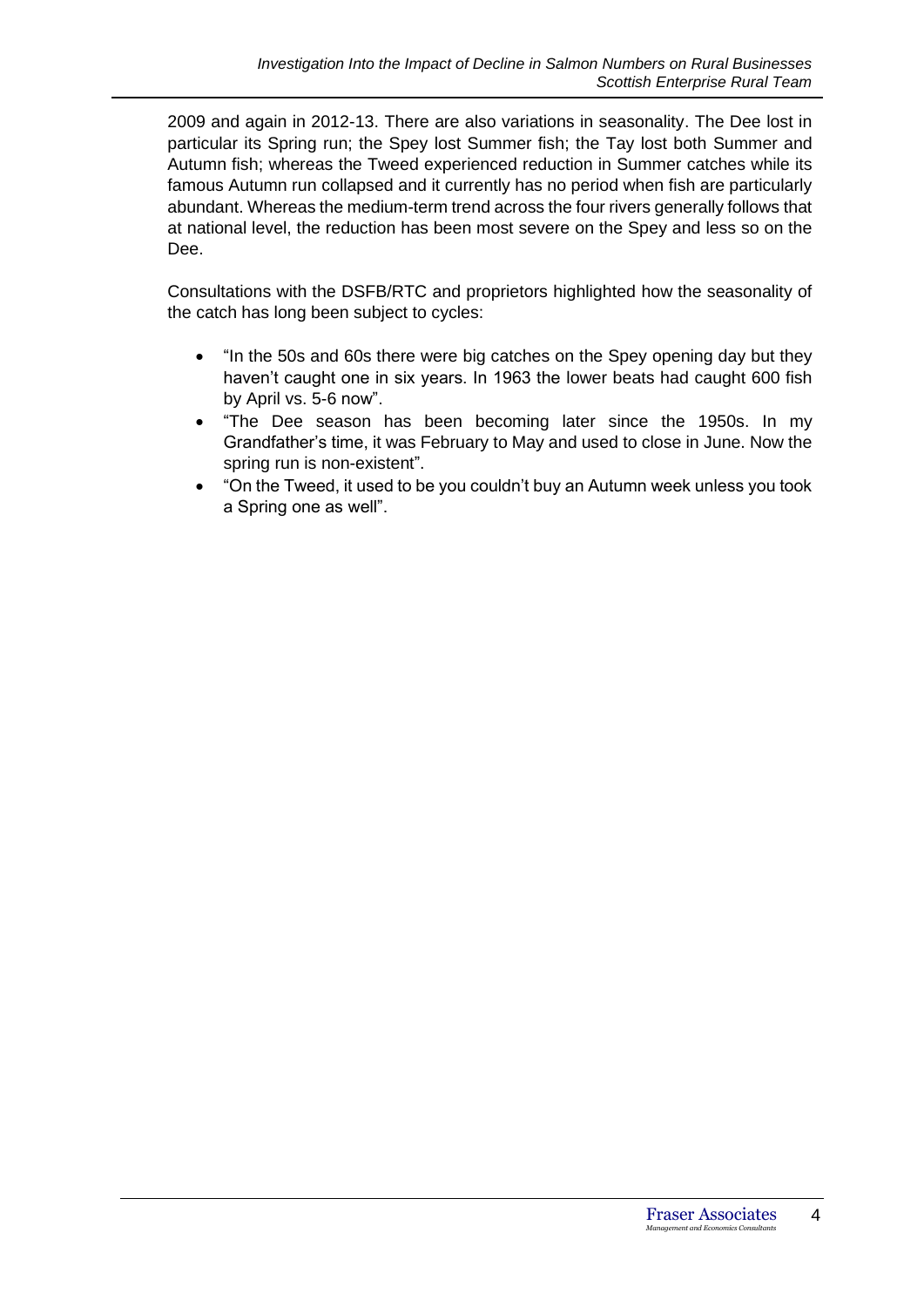## 3 SCOPE FOR ASSESSING ECONOMIC IMPACT

From early stage work on the study it had become apparent that the data required to quantify the economic contribution of salmon fishing at the Scottish level and changes associated with the recent decline in catch are not available from secondary sources.

A study carried out by SQW and covering the Tweed only was carried out in 2006 and updated in 2015 (using adjusted 2006 visitor expenditure data)<sup>1</sup> but involves substantial simplification.

A larger scale study was carried out by Glasgow Caledonian University for the Scottish Government in 2005<sup>2</sup> but its robustness was called into question by some stakeholders.

The construction of a robust economic valuation model is rendered challenging and potentially very expensive because of the large numbers of variables involved and the absence of sufficiently detailed information on the overall population to enable sample data to be grossed up. The relevant variables include:

- season length; number and duration of season peaks, all of which vary by river.
- pricing which varies widely by beat and across the season.
- paid rod occupancy levels.
- economic model of beat operation, which varies from a simple asset rental model to an entrepreneurial model.
- integration of fishing with accommodation and other service provision.

It needs to be borne in mind that the most sophisticated economic models provide only an estimate of reality.

The limited resources of the present study have been focused on generating indicative findings on trends and local impacts drawing upon:

- the coordinated perspectives of those present at the regional consultations.
- the responses from the online survey.
- Illustrative examples based upon detailed discussions with beat owners and managers.

<sup>1</sup> SQW (2006 and 2015):

<sup>&</sup>lt;sup>2</sup> Radford, Riddington, Anderson, Glasgow Caledonian University; Gibson, Cogentsi Research International Ltd (2005): The Economic Impact of Game and Coarse Angling in Scotland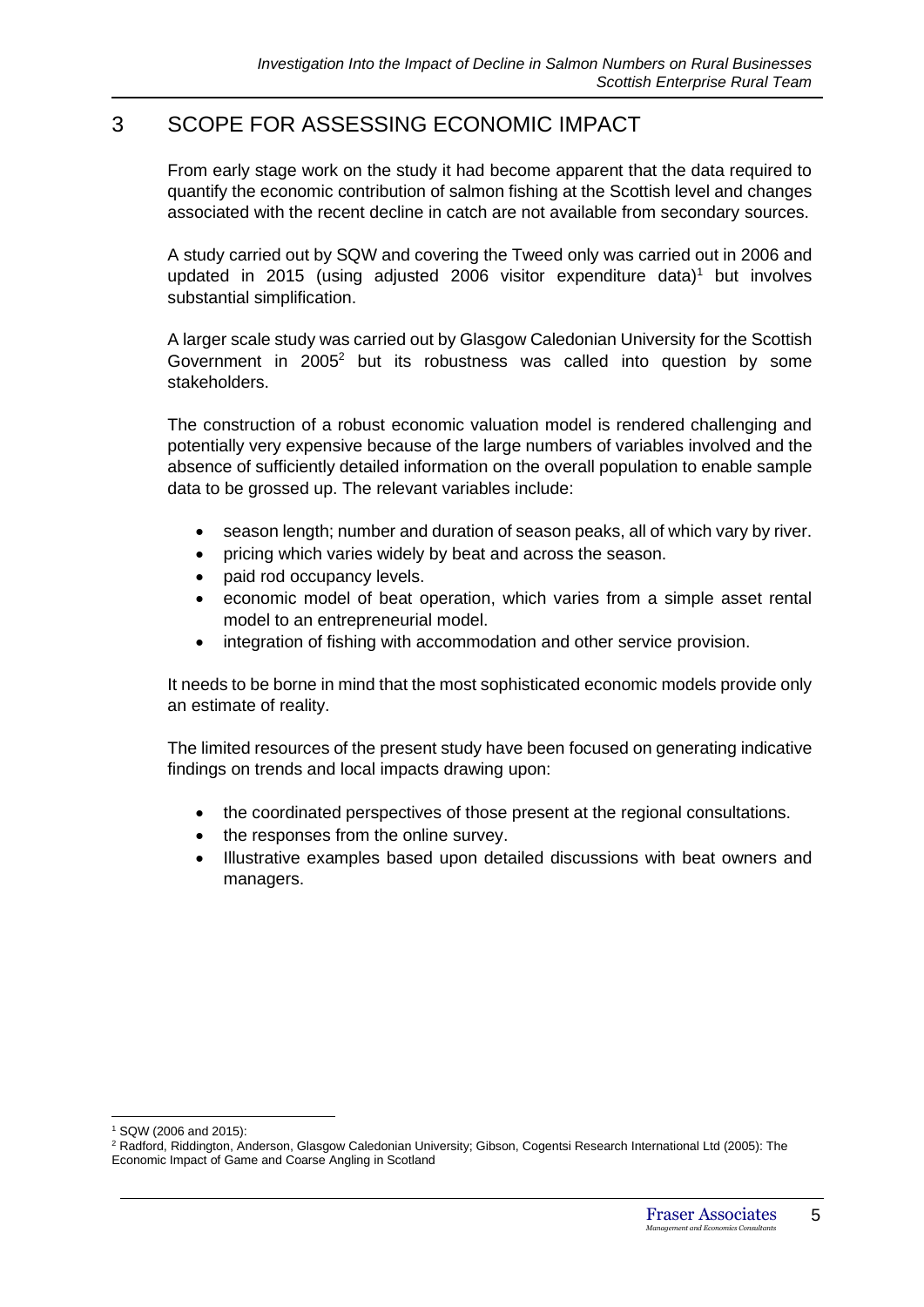## 4 IMPACT OF REDUCED SALMON NUMBERS ON FISHERIES

### **4.1 General**

The focus of our interest in this Chapter is the impact of reduced salmon numbers on fisheries businesses:

- how fishermen have responded to reduced fish numbers and increased information about prospects.
- how revenues and profitability have been affected.
- how businesses have managed changed business circumstances and the extent to which they evolved.

### **4.2 Character of Fisheries**

To understand the economic effect of reduced salmon numbers at fisheries level, it is important to understand that fisheries vary widely in seasonality and character.

The rivers themselves differ in length, gradient and flow. However, in the four largest salmon rivers which have been the focus of this study, it is possible to conceptualise the fisheries as being located in the lower, middle or upper river.

- Lower river beats, being closer to the sea, have historically had the highest catches of fresh run silver fish. They have a long season and have commanded the highest rod prices in peak season.
- Middle river beats tend to be fished commercially for most of the season. Rod prices tend to be less than the lower river, but still with significant variation across the season. The middle river can enjoy good catch levels in years when there is more water in the river and the fish migrate from the lower river more quickly.
- Upper river beats may be characterised by a relatively short season of commercial fishing. The fish tend to be in less good condition having been in the river for a comparatively longer time. Rod prices are relatively low and do not vary greatly across the season.

This conceptual model holds generally, although there may be some variation with the classification of beats that individual Fisheries Boards use.

Seasonality and demand, reflected in rod prices, are clearly conditioning factors on the scope of the fisheries business that is possible at different locations on the river. However, the research also found fisheries businesses to vary significantly in outlook and entrepreneurial character:

• At one end of the spectrum is the traditional fishery aiming to serve the traditional fisherman. These fisheries essentially rent rods to fishermen and provide ghillie services. Ancillary facilities such as toilets and huts may be basic, although there are exceptions. Owner perspectives are more likely to be "sort the problem with the salmon and business will be fine and asset values recover".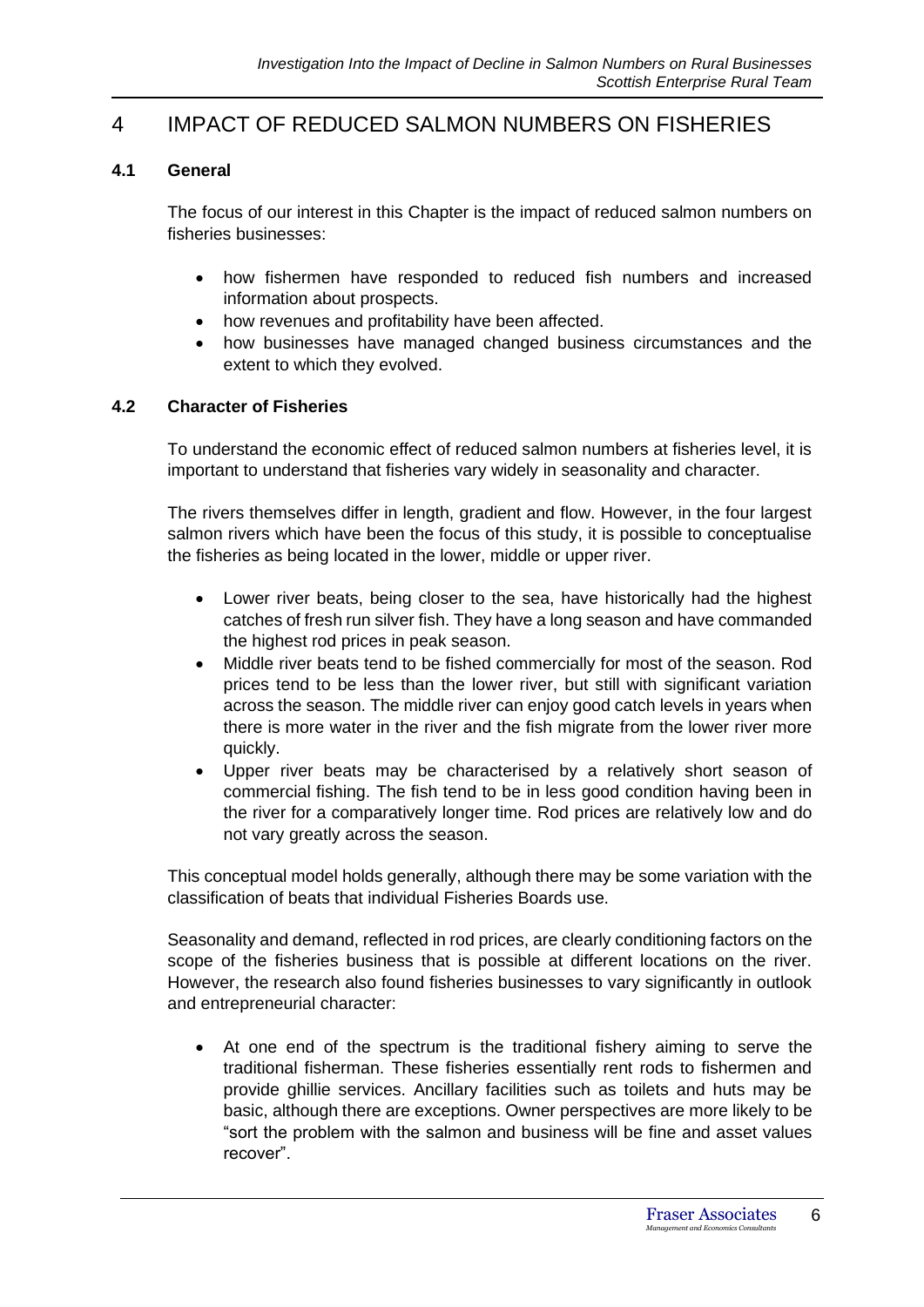- At the other end of the spectrum are fisheries that operate as market-oriented enterprises. They aim to serve both the traditional fisherman and customers wishing to participate in fishing as part of broader leisure activity. These fisheries are more likely to have invested in user facilities and to offer tuition to those new to fishing. They are more likely to cooperate with accommodation and tourism providers and to be proactive in marketing.
- There are also some beats that operate on a timeshare basis. Here, timeshare holders are committed to paying service charges irrespective of the level of catches. Although this model is understood to be in decline, it has supported employment in periods when catches have been low.

## **4.3 Costs of Operation**

Depending upon the nature of land-holding, there may be recurring costs associated with the acquisition and financing of the beat, which will tend to be a fixed cost.

Other fixed costs associated with the operation of regulated fisheries are:

- Assessments paid to the DSFB/RTC; these are a share of the Board's budget based upon the beat's share of total catches over the previous five years; these were found to represent between 10% and 45% of operating costs and the higher end of the range tended to apply to upper river fisheries.
- Business rates paid to the Local Authority; these relate to business infrastructure associated with a beat, tied houses, luncheon lodges, etc. Some fisheries were eligible for rates relief.

The principal variable costs associated with fisheries operation are:

- Employment costs associated with management, administration and ghillies (which functions in some cases may be the same person). This tends to be the biggest operating cost and typically 50-65% of the total.
- Marketing costs, including website and web-selling costs.
- Transport costs.
- Maintenance costs for facilities, equipment and the river bank. Maintenance may be carried out by the ghillie / boatman as a low season activity.

The fisheries interviewed for the case studies tended to view all of their operating costs as fixed without radical change to their business model.

The main opportunity to cut costs is through reduction in employment costs, notably by cutting ghillie hours and seasonal coverage. However, there was a reluctance to do that. No instances were identified where a full-time ghillie had been laid off, but some reports were received that retiring ghillies have not been replaced or that new recruits may be on different conditions as regards hours or provision of a house.

The significance of DSFB/RTC levies within operating costs and their scale relative to present profit margins did attract comment: "if it were rates, we would get relief as a small business; it means the difference between being viable and just hanging on".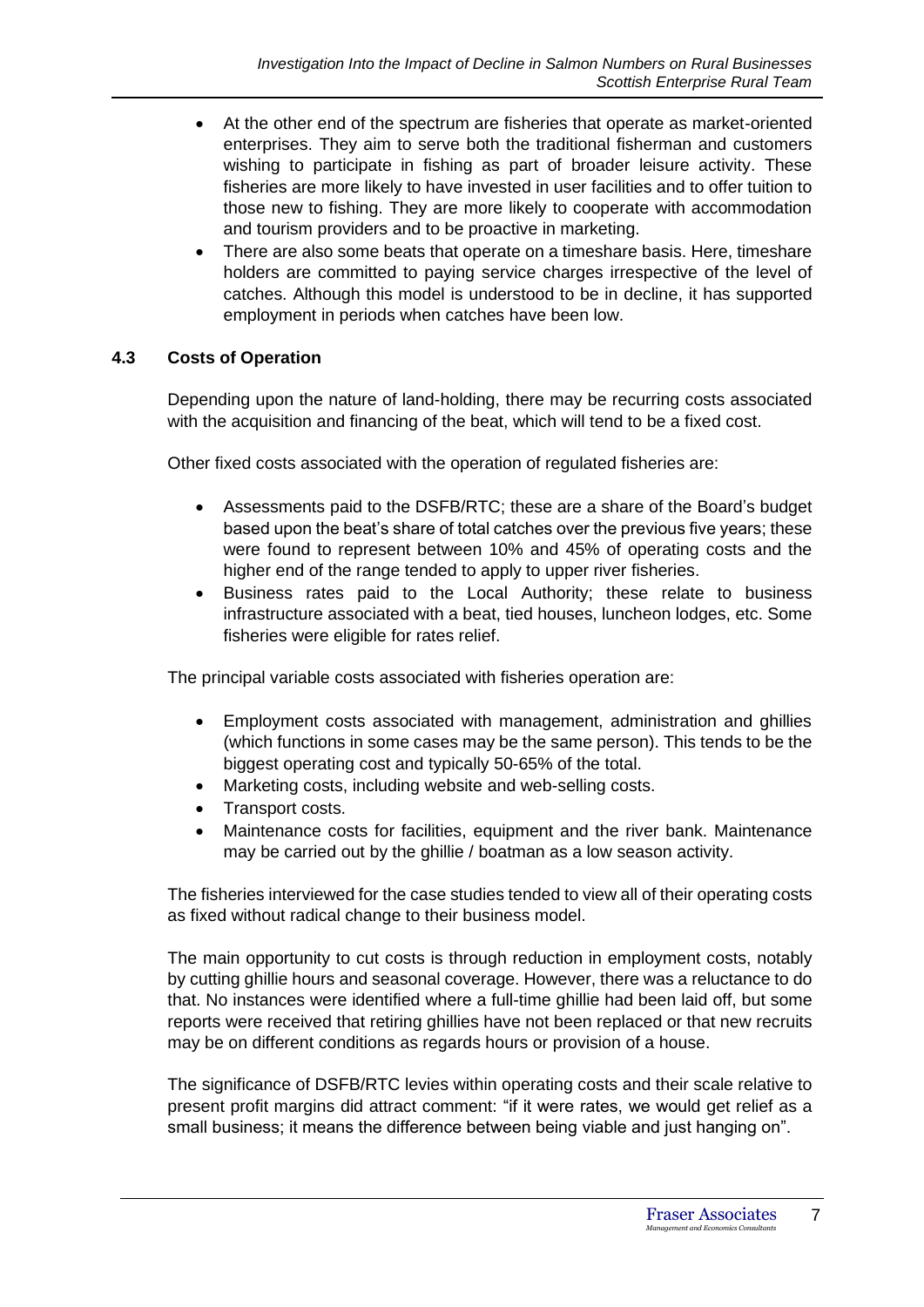### **4.4 Dependency Upon Fishing**

Fisheries businesses which responded to the survey highlighted their dependence upon people coming to fish the river. The range of responses reflects the diversity of business model. Some fisheries operate as stand-alone businesses, with the operator owning or leasing the river margin only. Others form part of an estate or more broadlybased land management business.

| <b>TABLE 4.1: REPORTED DEPENDENCY OF FISHERIES ON FISHING VISITORS</b>                                                             |               |                |     |               |                |              |
|------------------------------------------------------------------------------------------------------------------------------------|---------------|----------------|-----|---------------|----------------|--------------|
|                                                                                                                                    | <b>Dee</b>    | <b>Spey</b>    | Tay | <b>Tweed</b>  | Total          | Total<br>(%) |
| Wholly reliant - business would not exist<br>without people coming to fish the river                                               | 2             | 6              | 3   | 9             | 20             | 44.4         |
| Mainly reliant - business turnover would<br>be reduced by 50% or more without<br>people coming to fish the river                   | 3             | 1              | 1   |               | 5              | 11.1         |
| Significantly reliant - business turnover<br>would be reduced by between 25% and<br>49% without people coming to fish the<br>river |               | 1              | 1   | $\mathcal{P}$ | 4              | 8.9          |
| Partially reliant - business turnover<br>would be reduced by up to 25% without<br>people coming to fish the river                  | $\mathcal{P}$ |                |     | 4             | $\overline{7}$ | 15.6         |
| Not reliant - business turnover would not<br>be materially affected without people<br>coming to fish the river                     | $\mathcal{P}$ | 3              | 1   | 1             | $\overline{7}$ | 15.6         |
| <b>Other</b>                                                                                                                       |               | $\overline{2}$ |     |               | 2              | 4.4          |
| Total                                                                                                                              | 9             | 14             | 6   | 16            | 45             | 100.0        |
| Source: Survey of Fishing Related Businesses 2019                                                                                  |               |                |     |               |                |              |

Some 55% of responding fisheries reported that they were wholly or mainly reliant on turnover derived from people coming to fish the river. Unsurprisingly, these were in the main dedicated fishing businesses. However, it is apparent that some fisheries businesses have partial insulation from variation in the number of visiting fishermen:

- Some beats have sitting tenants for particular weeks who pay for their rods whether or not they go fishing. On premier beats some clients are not particularly price sensitive and may choose not to use their rods if they believe the sport will not be good. On the Tay, Spey and Tweed, it was reported that some tenants of Spring beats are retaining them as there is an expectation that the Spring run may become the most desirable period.
- Those beats operating a timeshare business model are not subject to revenue changes based on the level of use.

Within the fishing sector, five beat agents responded to the survey. Three of these reported that they were wholly and one that they were mainly dependent upon fishing visitors to the Scottish salmon rivers. One reported that they had previously been wholly dependent on the Scottish rivers but were now taking 60% of their business abroad.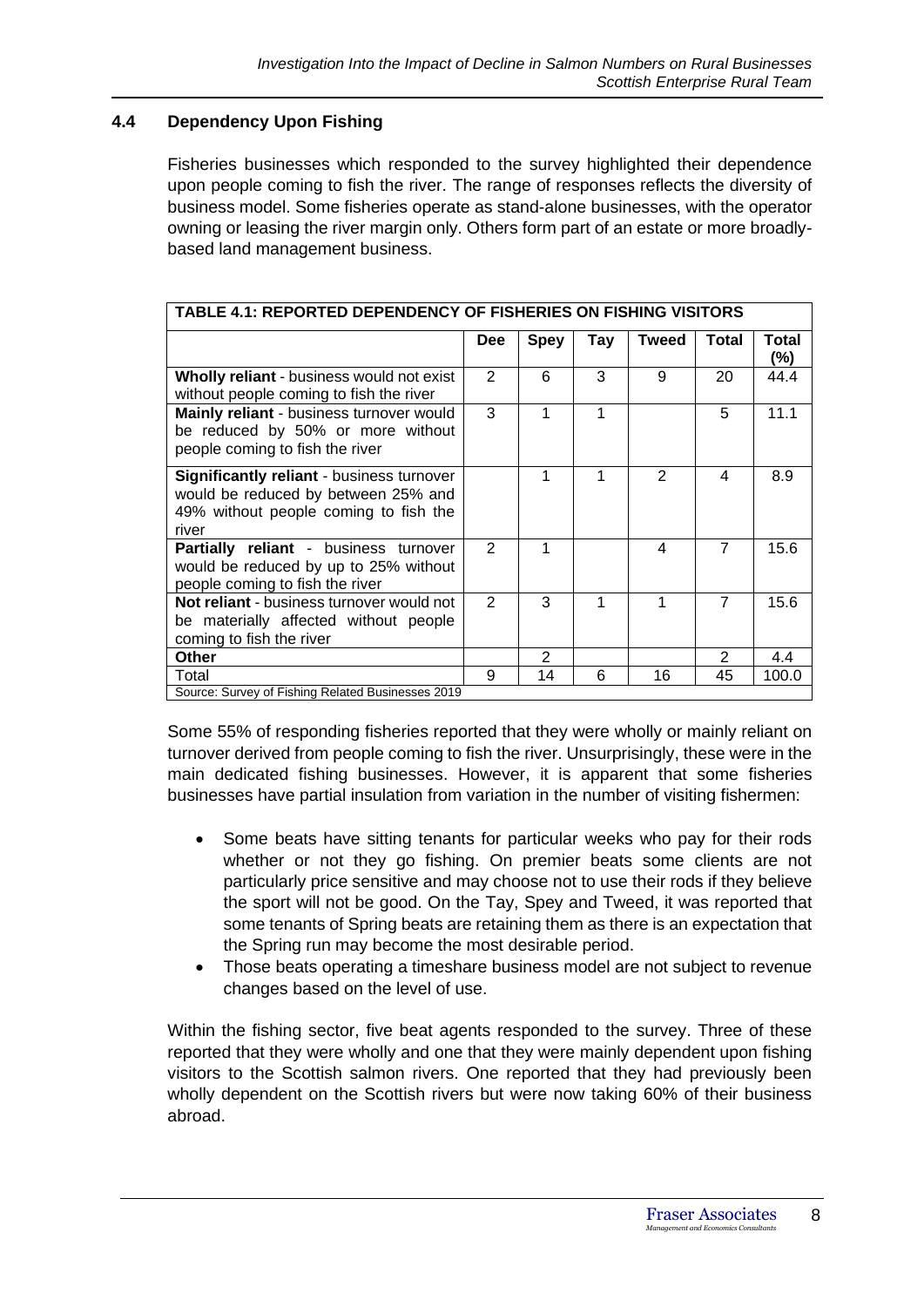### **4.5 Impact on Fisheries Revenues**

Participants in the regional workshops had the impression that most beats across the four rivers had run close to break-even or at a loss in 2018. However, some workshops highlighted exceptions, where fisheries were managing to sell most of their rods and were still operating profitably. Indeed, one participant in the Tay workshop reported having managed to grow their fishery business through the period of reduced catches.

Beat owners who participated in the online survey were asked to report revenue derived from fishing for their most recent year (usually 2018 or 2018/19) and to compare this with a base year, three years previously.

Table 4.2 shows the trends in revenue by responding fisheries.

| TABLE 4.2: REPORTED TRENDS IN FISHERIES REVENUE PAST THREE YEARS |                                                              |         |                                   |                                        |  |  |  |
|------------------------------------------------------------------|--------------------------------------------------------------|---------|-----------------------------------|----------------------------------------|--|--|--|
| <b>River</b>                                                     | <b>Reported Change in Revenue</b><br><b>Past Three Years</b> |         | Change in<br><b>Total Revenue</b> | <b>Number of</b><br><b>Respondents</b> |  |  |  |
|                                                                  | Range                                                        | Average | <b>Past Three Years</b>           |                                        |  |  |  |
| Dee                                                              | -17% to -75%                                                 | $-42%$  | $-30\%$                           |                                        |  |  |  |
| Spey                                                             | $+100\%$ to $-61\%$                                          | $+1\%$  | -8%                               |                                        |  |  |  |
| Tay                                                              | $+25\%$ to $-17\%$                                           | $-3%$   | $-9%$                             | 5                                      |  |  |  |
| Tweed                                                            | $+20\%$ to $-66\%$                                           | $-29%$  | $-28%$                            | 16                                     |  |  |  |
| All                                                              | +100 to -75%                                                 | $-20%$  | $-19%$                            | 40                                     |  |  |  |
| Course: Cuniou of Fishing Polated Puninessee 2010                |                                                              |         |                                   |                                        |  |  |  |

Source: Survey of Fishing Related Businesses 2019

Most responding fisheries reported a decline in revenue over the past three years although with wide variation. Some beats reported an increase or stability in revenues in contrast with the general trend. This was also identified in the workshop with Stakeholders on the Tay.

All responding beats on the Dee reported a decline and the river recorded the highest average decline, although the effect on total revenues for the responding beats, at - 30%, was similar to that reported on the Tweed.

Responding beats from the Tay mainly reported stable or a small reduction in turnover. One small fishery reported an increase.

On the Spey, 6/11 respondents reported the same level of revenue in their most recent and base years, while one small fishery had grown from a low base. Three beats on the Spey reported that they were not fished on a commercial basis, being retained for the owner and friends. Another respondent on the Spey reported that the beat was operated as a timeshare and that revenue was unchanged.

The online survey was helpful in highlighting range in financial scale within the population of fishery businesses, responses spanning a £2,000 fishery on a farm in the upper Spey to a £565,000 fishery on the lower Tweed. Scale has implications for the capacity of owners and managers to participate in and to invest in business transformation activities.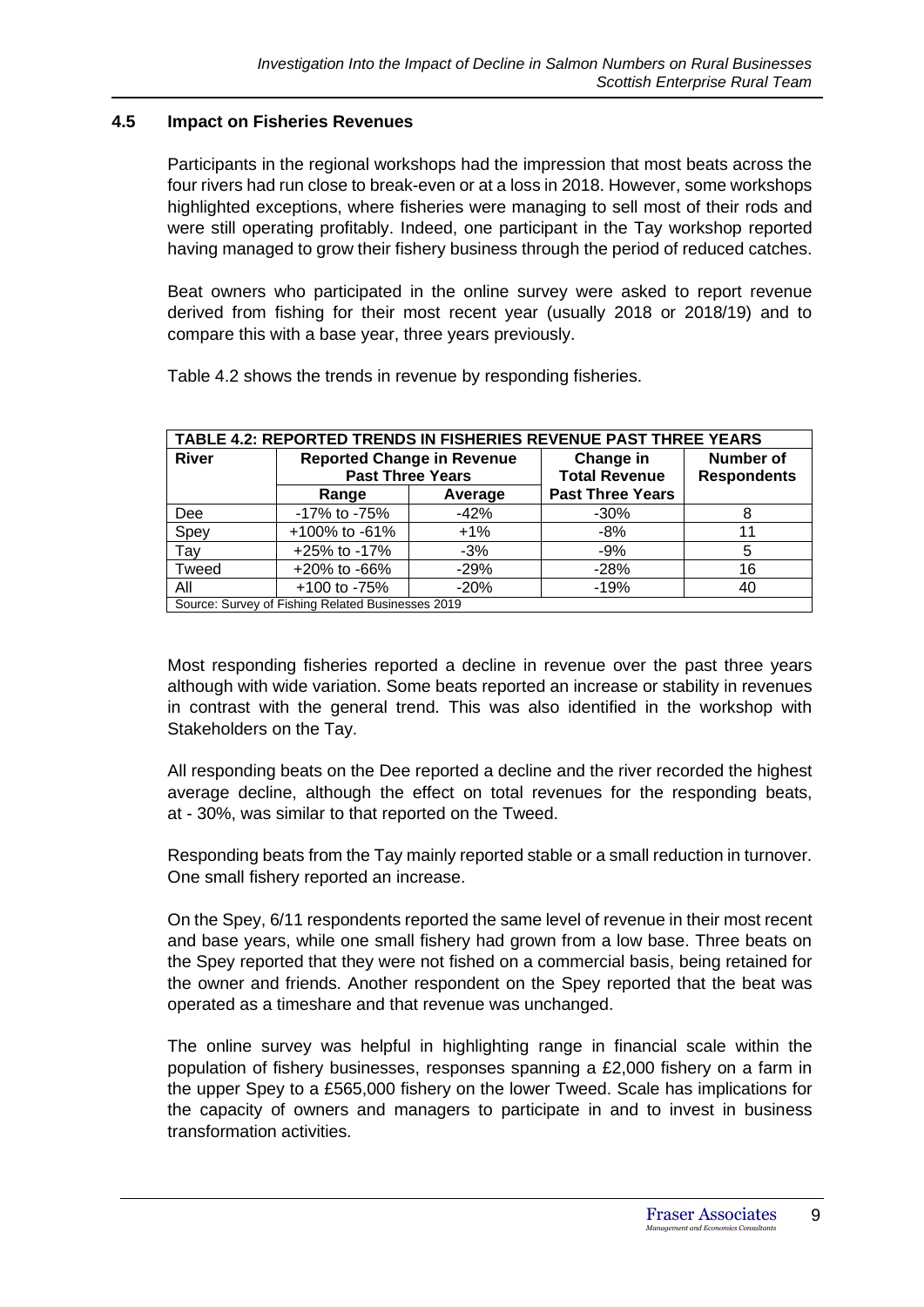Six of the seven Beat Agents that responded to the survey, reported changes in turnover derived from fishing visitors in the range +23% to -70% over the past four years. The change in aggregate turnover at -58% was skewed by one large business active in all four rivers.

### **4.6 Further Insight Into Fishery Performance From the Case Studies**

Some 13 fisheries across the four rivers took part in case study research and detailed findings are presented in Annex A. Here, some of the key characteristics and findings on performance are summarised.

### **River Dee**

Catch levels were reported to have fallen by more than 50% between 2010 and 2015, but to have improved since 2016. In the lower river, one fishery reported the 2018 5 year average to be 45% down on that for 2010. While catch is down across the season, it is the loss of the early Spring run that is most marked on the Dee which hitherto had serious fishing effort from the start of the season.

Rod rates on the Dee are relatively modest and averaged between £85 and £90 in fisheries at all levels in the river, with a high of £180. There had been limited price adjustment other than in the lower river case where the spring rate had been reduced by 40% since 2015.

The trend in occupancy is patchy. On the lower river case it was reported that occupancy was recovering while it was continuing to fall in the middle river. On the upper river case most rods were reported to be sold.

Against this background, profitability of fisheries was reported to be significantly reduced; in one case which had never been profitable, losses were increased.

The market on the Dee was reported to have gone through major change with weeklong groups now a rarity. Proprietors were realistic about this, but in some cases still working out how best to respond.

### **River Spey**

The decline in catches on the Spey started earlier than on the other three rivers. After three good years in 2006-08 there was a decline to a level that was still above the 5 year average to 2005. This was followed by a reduction of more than 30% between 2011 and 2013 and volatility around this level since. On the Spey, there has been some reduction in the number of multi-winter fish which enter the river throughout the year, but more particularly a decline in the grilse runs in July and September.

Rod rates on the Spey appear to be slightly higher than on the Dee. The best weeks on the most productive beats are in the £180-£250 per rod range and there is limited variation between the mouth of the Spey and Grantown. Limited price adjustment was reported on some beats; none on others.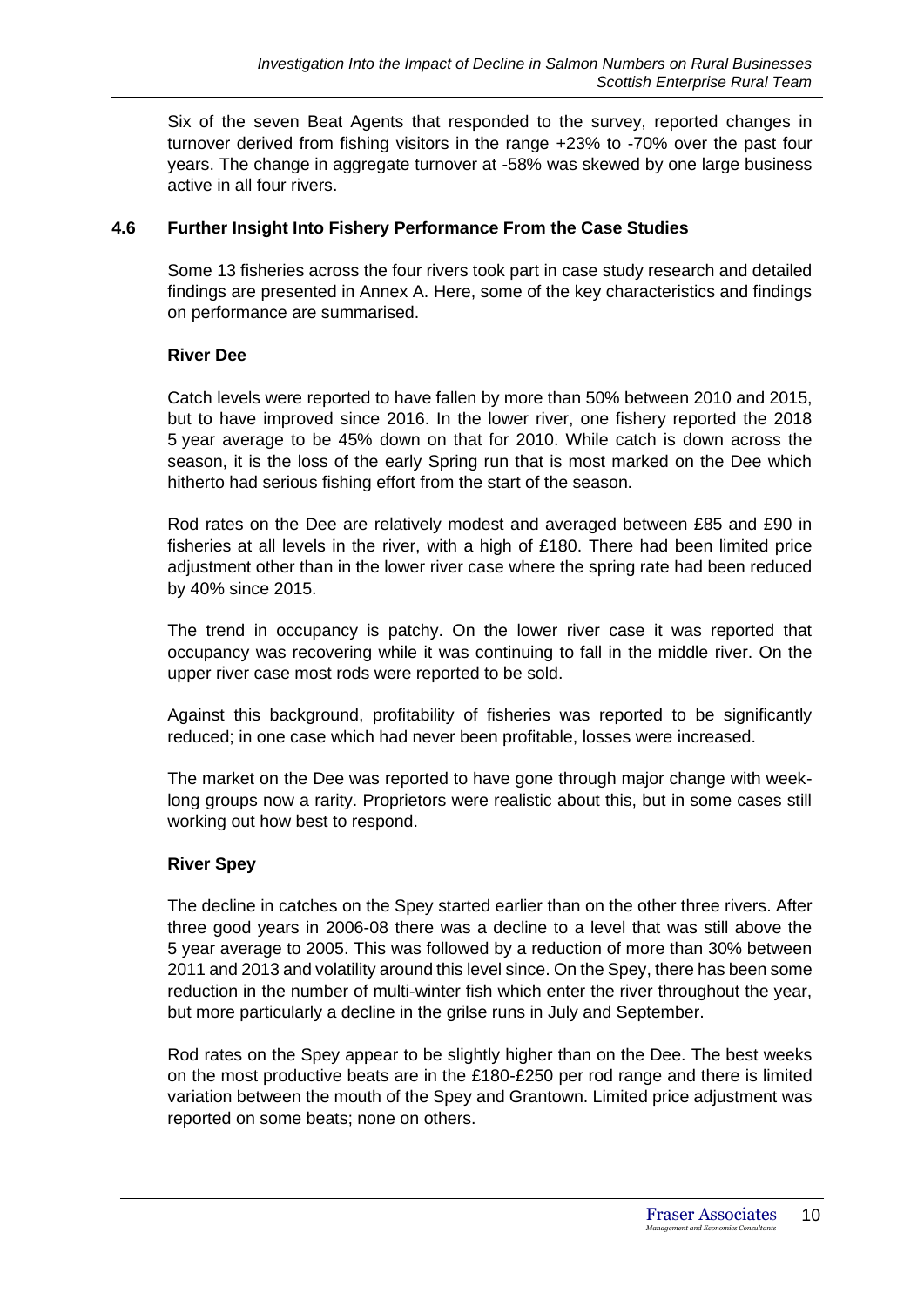The Spey is distinctive in that many of its premium beats have traditionally been sold by the week packaged with accommodation, to some extent reflecting its remoteness. This model has proven surprisingly resilient through the period of reduced catch but was reported to be coming under pressure over the past year. Lesser beats have been subject to greater pressure on occupancy and increasing dependency on short and day rod lets.

The case study fisheries were reported still to be profitable, but becoming significantly less so.

### **River Tay**

After a run of four very good years, catch levels on the River Tay collapsed by 40% in 2014 and have been volatile since. Summer grilse have reduced in number and autumn grilse have largely disappeared since 2016, shortening the peak revenue season. On the lower river the Spring season was reported by proprietors to be improving, although the DSFB reports that this trend has stalled since 2017.

Rod rates among the case study fisheries on the lower and middle Tay appeared to be just slightly above equivalent fisheries on the Spey with peak rates between £260 and £300, but in the lower river case were reported as having been reduced by a third in response to market feedback as far back as 2010. On the upper Tay the rates were the lowest seen across all the cases.

Occupancy levels on the lower and middle Tay cases were reported to be high (around 75%) and growing on the lower and middle river cases, but low (39%) and declining on the upper river case. Similarly, profitability was found to be substantial in the lower and middle river cases and marginal on the upper river case. It is not clear how representative the Tay cases are of fisheries on the entire river. The lower and middle river cases on the Tay were by some margin the most market oriented businesses encountered across all four rivers. Nevertheless, they do provide an indication of the possibilities for business improvement.

The situation on the Tay may be further complicated by the numerous fisheries operating on a timeshare basis. On these, the level of rod utilisation is unclear. Moreover, they are not competing for share of the currently available market.

### **River Tweed**

The Tweed has a longer open season than the other three rivers, running until the end of November. From 2002 to 2013 the catch level was in excess of 10,000 fish each year, sometimes markedly so. In 2014 the catch fell by almost 50% with Autumn grilse run becoming reduced and finished by the end of October having previously run strongly through November.

With its sustained good catches and relative accessibility to a large population, demand for rods on the Tweed was previously strong and rod prices correspondingly high. Prior to 2014, peak rod rates were typically 2-3 times those on the other three rivers for beats of comparable quality, and sometimes more. With the fall in catches, prices proved unsustainable and there has been significant adjustment in the most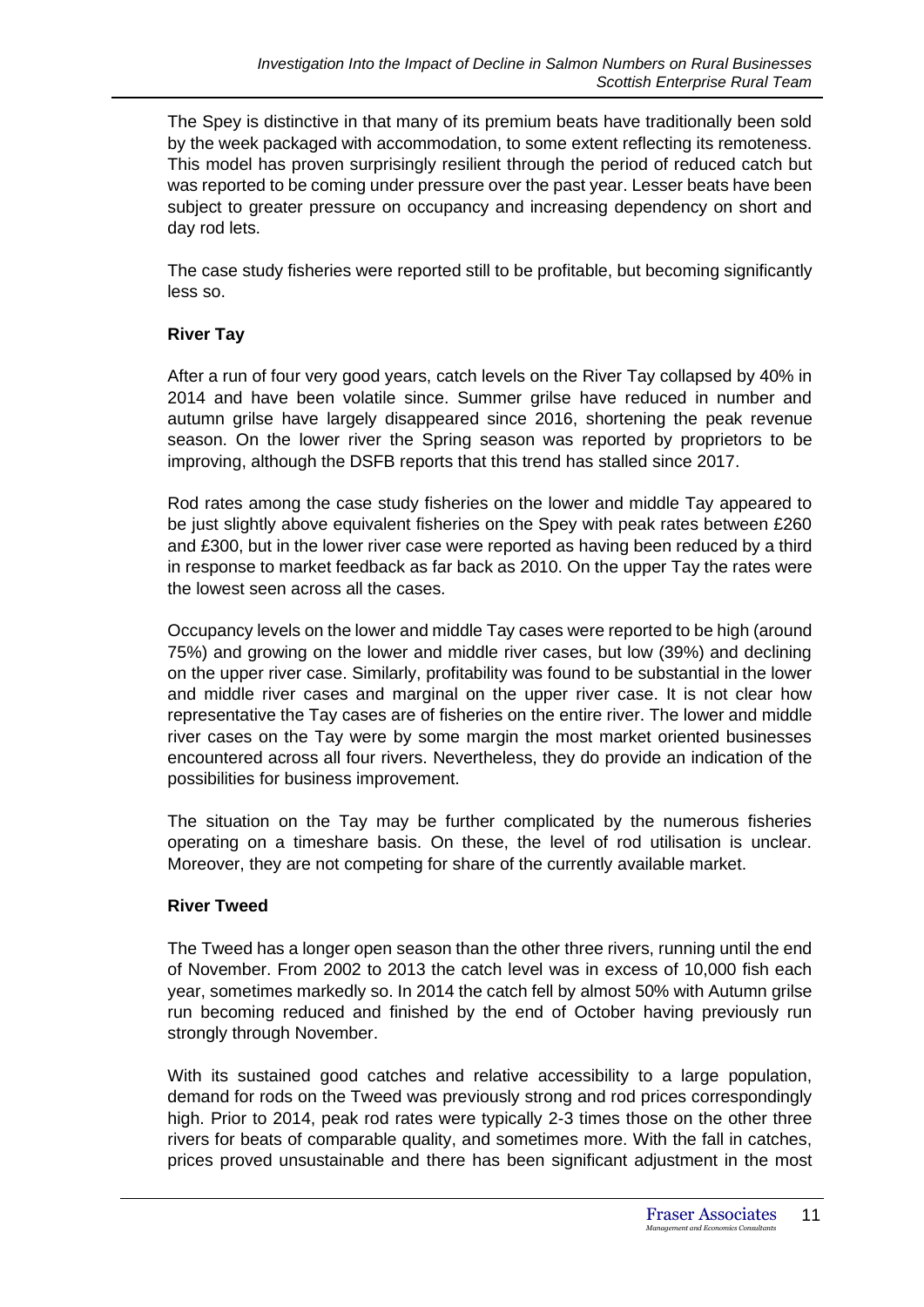affected months. On the lower and middle river cases, rod prices have been reduced by between 35% and 55% in September-October and more in November, and this has been sufficient to retain most rods. The current prices are still higher than those encountered in cases on the other three rivers. The upper Tweed case concerned a short season fishery with a more modest rate card. There prices haven't changed, but there has been a greater outflow of rods.

Of the three Tweed fisheries studied, two remained marginally profitable in 2018 while the other reported a small loss.

### **4.7 Perceptions on Factors Behind Revenue Trends**

The reduction in reported revenues is universally attributed to the fall in the number of salmon in the rivers combined with the increased transparency of fishing conditions and seasonality arising from the publishing of catch numbers online. On the Dee and Spey some concerns about predation from seals and piscatorial birds were highlighted as a potential cause. On the Spey, several respondents highlighted concerns with water quality, while on the Dee a common complaint was restocking policy<sup>3</sup>.

Beyond the numbers of salmon, a minority of survey respondents and workshop participants recognised that the customer base was also subject to secular change:

- "the average age of fishermen is high there are not many younger fishermen taking place of older ones giving up fishing".
- "historically the client was the gentleman fisher who would be accompanied by his wife who would sit on the bank and watch. Couples aged 40-45 are both now likely to be in high powered jobs and the spouse is unlikely to be inclined to sit on the bank for long".
- "people have less time for sports unless they can be dealt with in short and very flexible time frames".

On the Dee and the Tay, the case studies found fisheries to be sensitive to the demographic changes in the market but to be at different levels in learning to work with them. On the Spey and the Tweed there was less widespread recognition of the trends and their implications. However, one estate manager observed that all field sports are subject to similar pressures.

Some concerns were expressed about the fishing tourism having been poorly served by uninformed speculation as to the cause of reduced salmon numbers: "you get well educated people, doctors and the like, who understand science, and by the end of a week of nonsense from the ghillies, they end up believing it".

A small number of comments were received expressing resentment over "expensive accommodation providers".

<sup>&</sup>lt;sup>3</sup> Marine Scotland policy does not favour enhancement stocking.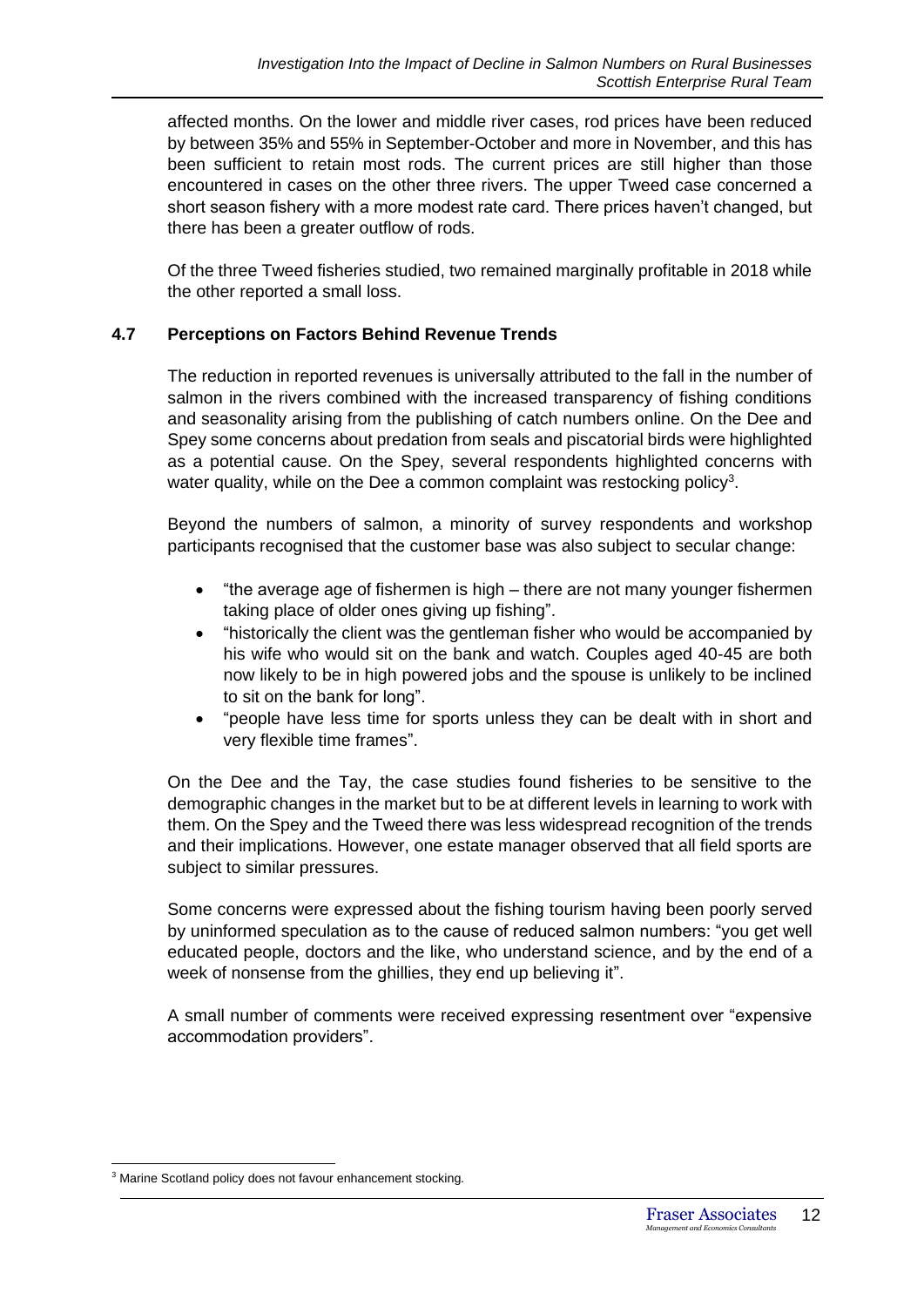### **4.8 Actions Taken**

Participants in the online survey were asked what actions they had taken:

- in response to changes in fishing conditions.
- to make up any decrease in income from people fishing the river.

The main changes made in response to changes in fishing conditions were:

- reduction in rod prices, particularly in periods where the reduced catch was concentrated (often the historical peak season).
- Incentivising loyalty among existing customers through rent reductions in line with the more casual market and by offering free fishing in the low season.
- greater flexibility in bookings, for example offering three and one day lets.
- cutting back on maintenance costs.
- not taking on an additional part-time ghillie in the peak months.

A minority had sought to transform or reposition their offering:

- by investment in social media and marketing.
- through investment in improved facilities better hut, luncheon lodge, etc.
- employing a better ghillie.
- by encouraging a more diverse range of fishermen, including offering free sessions to encourage female anglers, beginners and youngsters.
- by offering casting tuition and a day out experience package.
- by trying to make the fishing more of a "club" experience and reducing the focus on numbers caught.

A small number of beats that were integrated businesses had sought to diversify:

- by offering fishing accommodation to the wider holiday home market.
- by targeting corporate events and weddings.

However, around a third of respondents reported that they had taken no action or perceived no opportunity to compensate for lost fishing revenue.

#### **4.9 Impact on Fishery Asset Values**

The impact upon fishery asset values may be a significant factor:

- in the sustainability of fishery operations, for example, where ability to borrow is impaired through the reduction in security value.
- in market adjustment, for example, where an owner chooses to sit on the asset in order to avoid disposal at a low price or at a loss.

The study did not uncover hard information on fishery asset values, but consultations indicated that the impact on capital valuations of lower catches may be considerable. It was suggested that beats used to be valued at around £10,000 per fish per annum, so a beat with an average of 250 fish over 10 years would be worth c.£2.5m. In current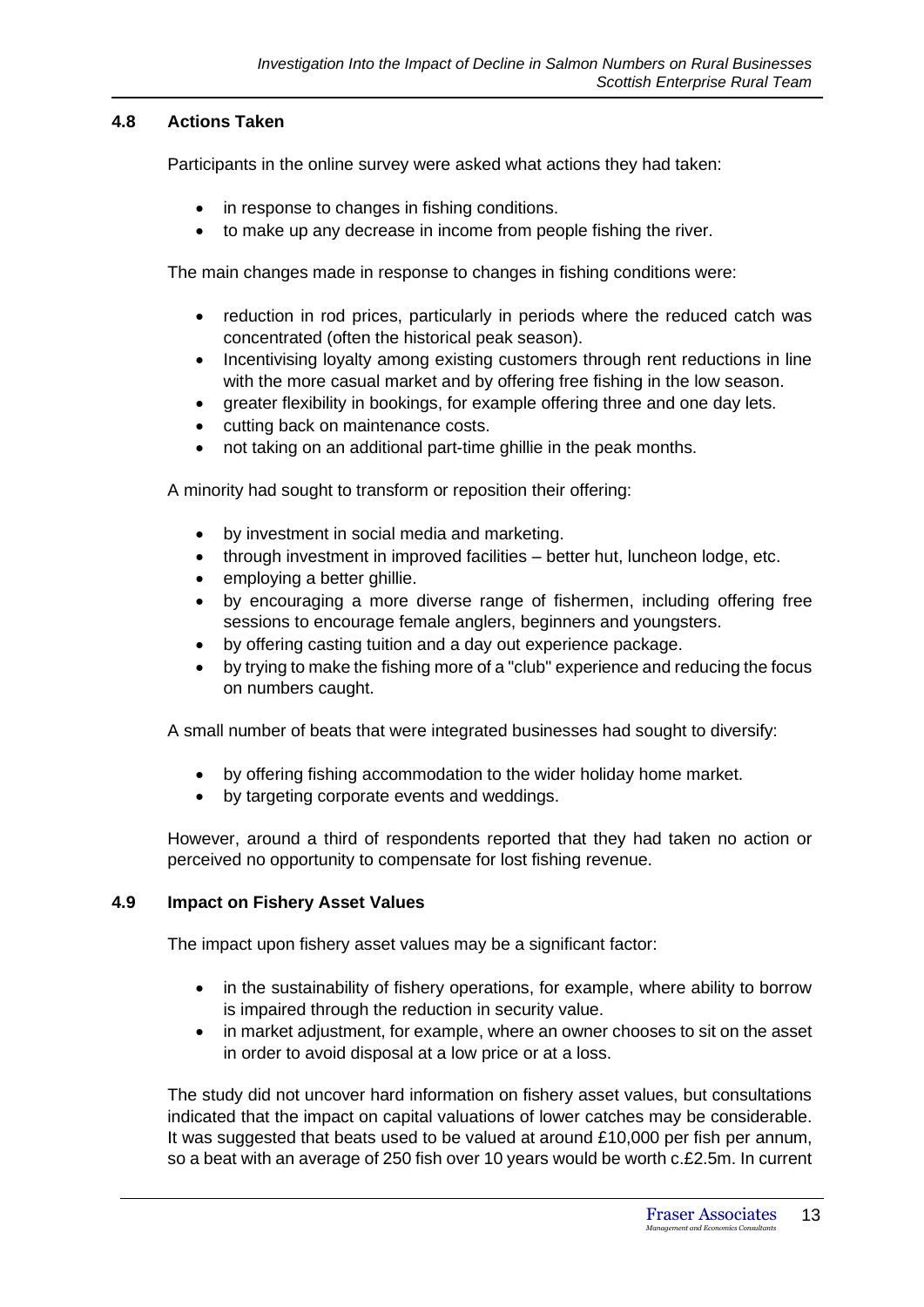conditions, it was suggested that a lower fish value would apply (perhaps £7,500 per fish) and that a prospective purchaser would only take into account yield over a shorter time horizon (perhaps 5 years). In these circumstances, the same beat with a recent average of 100 fish might fetch only £750,000.

Nevertheless, consultees highlighted examples where good quality beats have recently been sold for prices well in excess of what the above valuation guideline would suggest.

There is a disconnect between capital values and profitability that suggests that ownership of salmon fisheries has to be motivated by factors other than prospective return. The manager of one premium beat observed that even if it were operating at its full revenue potential, the fishing would only provide a return of 2%.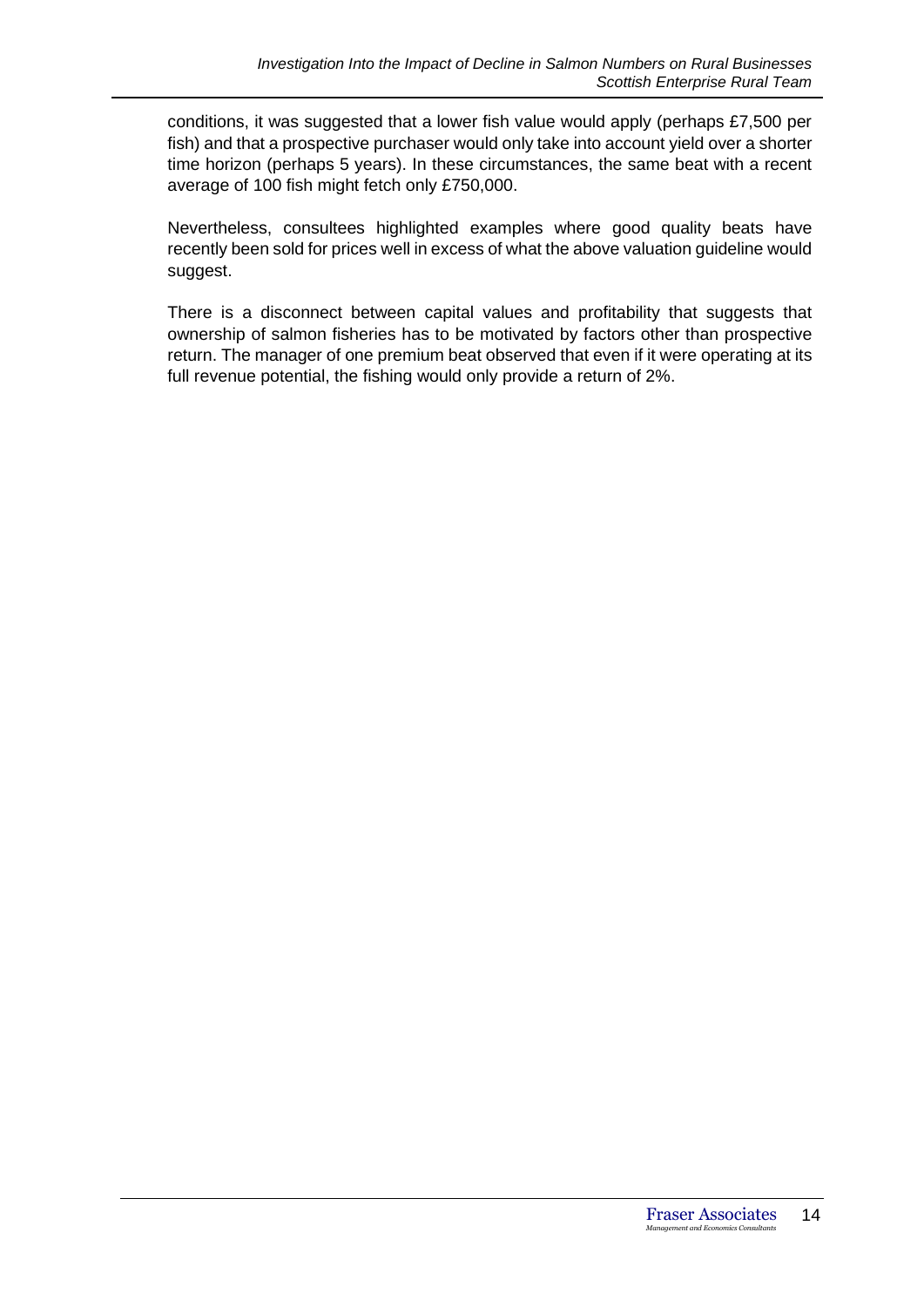# 5 IMPACT ON ANCILLARY RURAL BUSINESSES

### **5.1 General**

The focus of our interest in this Chapter is the extent to which a downturn in fisheries business has fed through into rural accommodation and other ancillary services business.

The information that the study has been able to gather in this area is notably thinner than for the fisheries themselves. However, the discussion of the fisheries in Chapter 4 does provide some useful pointers. While rod occupancy and rod prices are both reduced, fisheries are still managing to sell a large proportion of their rods.

The information on fishery performance seen through the surveys and case studies might be consistent with a 10-20% reduction in rods overall, but there may locations and times where this is more concentrated.

### **5.2 Accommodation Sector**

Discussions in the regional focus groups highlighted that the accommodation sector servicing fishing is significantly segmented, comprising:

- Spa and country house hotels.
- More general hotels and inns.
- Fisheries with lodge and cottage accommodation.
- Self-catering holiday home lets.
- Bed and breakfast.
- Flexible lets (e.g. booking.com / AirBnB).

For some of these businesses, fishing visitors have historically been a specific and important target market; for others, they have represented a marginal source of revenue. For the accommodation businesses with significant exposure to fishing, potential impact has depended upon the availability and relative buoyancy of other markets and also seasonal factors.

Apart from changes in the number of fishermen, the focus groups and other consultations suggest that there have been some important changes in the composition of the market:

- there has been some loss or reduced regularity of extended stay visitors which have hitherto patronised country house hotels or hired houses or lodges with staff. In some instances this segment is continuing to pay for its fishing tenancy, but is not travelling.
- small hotels remain popular with fishermen, offering a retreat for dinner and conviviality after a long day fishing and offering flexibility over breakfast times.
- self-catering may have been more affected by the trend away from week-long fishing trips and towards smaller parties, rather than a reduction in overall demand.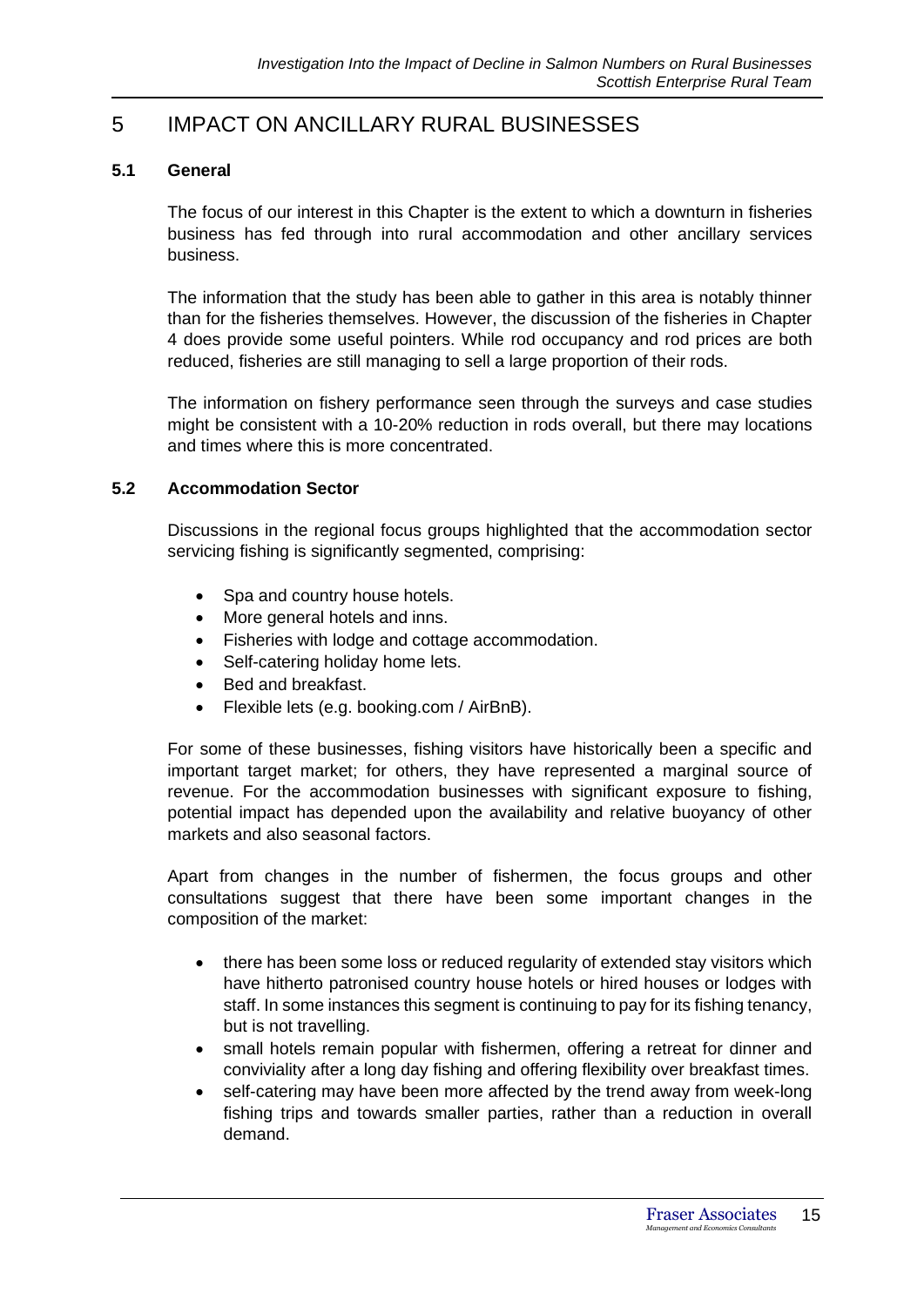- at a lower level in the market, there is greater use of bed and breakfast or flexible lets where accommodation can be cancelled at short notice if fishing is poor.
- there has been a modest increase in local fishermen fishing the rivers and who do not spend on ancillary services in the same way as visitors.

There is anecdotal evidence of exposed accommodation providers having suffered reduced seasonal occupancy or having cut their season short. On Deeside, it was said that the return of fishing visitors used to be noticeable in February; with the loss of the Spring run this is now happening later. On the upper Tweed, it was reported that anglers had experienced difficulty in finding accommodation in November, following the reduction in the late run. Even where accommodation businesses were doing well, there was awareness of the contribution that fishing makes to shoulder month demand and that fishing visitors would be difficult to replace were the market to collapse.

At the same time we encountered exceptions where businesses with a substantial exposure to fishing have managed to grow their business through the period of low catches. Tactics here included shifting balance between hardcore fishermen and fishing experiential tourists, enhancing quality of offer and repositioning up-market; targeting non-fishing visitors.

For the most part, fisheries that were also selling accommodation reported that takeup was largely unchanged.

There is some evidence of market adjustment on Speyside, where it was noted that three hotels that had historically been focused on the fishing market have been repositioned to take advantage of the area's buoyant whisky tourism.

Some eighteen accommodation providers responded to the survey issued by their DSFB/RTC; it should be borne in mind that these were targeted on businesses believed to be relevant.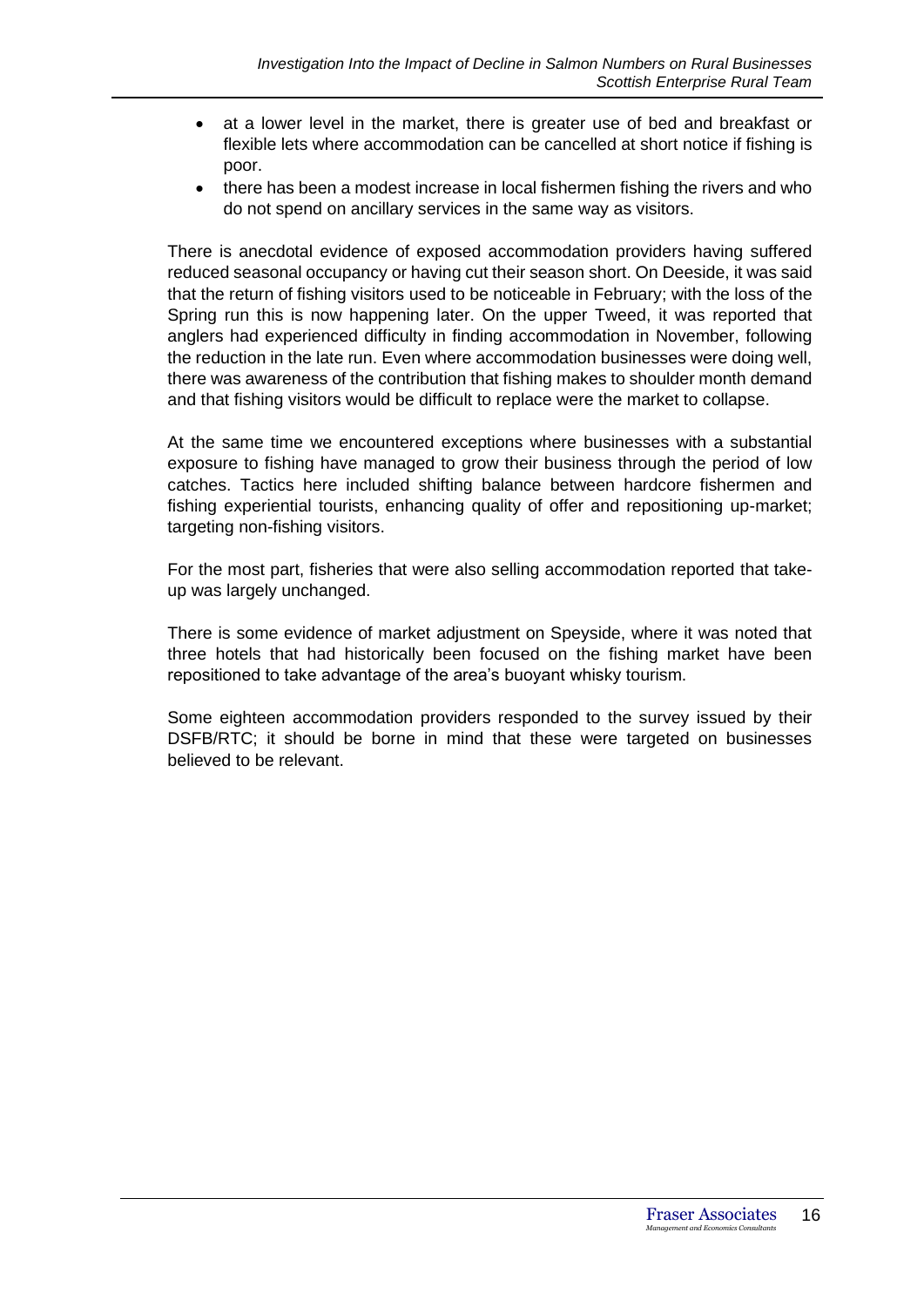| TABLE 5.1: REPORTED DEPENDENCY OF ACCOMMODATION PROVIDERS ON<br><b>FISHING VISITORS</b>                                                   |                |                |     |              |                |                     |
|-------------------------------------------------------------------------------------------------------------------------------------------|----------------|----------------|-----|--------------|----------------|---------------------|
|                                                                                                                                           | <b>Dee</b>     | <b>Spey</b>    | Tay | <b>Tweed</b> | Total          | <b>Total</b><br>(%) |
| Wholly reliant - business would not exist<br>without people coming to fish the river                                                      | 1              |                |     | 2            | 3              | 16.7                |
| Mainly reliant - business turnover would<br>be reduced by 50% or more without<br>people coming to fish the river                          |                |                |     | 1            | $\mathcal{P}$  | 11.1                |
| <b>Significantly reliant - business turnover</b><br>would be reduced by between 25% and<br>49% without people coming to fish the<br>river |                | $\overline{2}$ |     | 2            | 4              | 22.2                |
| Partially reliant - business turnover<br>would be reduced by up to 25% without<br>people coming to fish the river                         |                | 1              |     | 1            | $\mathcal{P}$  | 11.1                |
| Not reliant - business turnover would not<br>be materially affected without people<br>coming to fish the river                            | 1              | 3              |     | 3            | $\overline{7}$ | 38.9                |
| Total<br>Source: Survey of Fishing Related Businesses 2019                                                                                | $\mathfrak{p}$ | 6              |     | 9            | 18             | 100.0               |

Five businesses reported a dependence upon fishing visitors for half or more of their turnover. Half of respondents reported a limited or negligible reliance upon fishing visitors.

The same businesses were asked about the trend in their turnover derived from people coming to fish. Responses ranged from an increase of 200% to a loss of 73% of business from this specific customer group. The total revenue reported as coming from fishing visitors from the Dee, Spey and Tweed was down by around 30%. The sole respondent on the Tay had increased its fishing related turnover by £600,000 against the general trend. However, the existence of this case demonstrates that there are forces at play other than the trend in fish numbers. There are still businesses that perceive opportunity to grow in this market by better serving its changing needs.

| TABLE5 5.2: REPORTED TRENDS IN ACCOMMODATION PROVIDER REVENUES |                                                                       |         |                         |           |  |  |  |
|----------------------------------------------------------------|-----------------------------------------------------------------------|---------|-------------------------|-----------|--|--|--|
| <b>DERIVED FROM FISHING PAST THREE YEARS</b>                   |                                                                       |         |                         |           |  |  |  |
| <b>River</b>                                                   | <b>Reported Change in Revenue</b>                                     |         | Change in               | Number of |  |  |  |
|                                                                | <b>Past Three Years</b><br><b>Total Revenue</b><br><b>Respondents</b> |         |                         |           |  |  |  |
|                                                                | Range                                                                 | Average | <b>Past Three Years</b> |           |  |  |  |
| Dee                                                            | $-14$ to $-73%$                                                       | $-43%$  | $-37%$                  | 2         |  |  |  |
| Spey                                                           | $+20$ to $-39%$                                                       | $-20%$  | $-28%$                  | 5         |  |  |  |
| Tay                                                            | $+200\%$                                                              | $+200%$ | +200%                   |           |  |  |  |
| Tweed                                                          | 0 to $-67%$                                                           | $-30\%$ | $-27%$                  | 6         |  |  |  |
| All                                                            | $+200$ to $-73%$                                                      | $-13%$  | $+44%$                  | 14        |  |  |  |
| Source: Survey of Fishing Related Businesses 2019              |                                                                       |         |                         |           |  |  |  |

There was certainly an awareness among accommodation providers surveyed that the reduction in fishing visitors was a reflection of lower numbers of fish. Some also felt that the fishing was too expensive.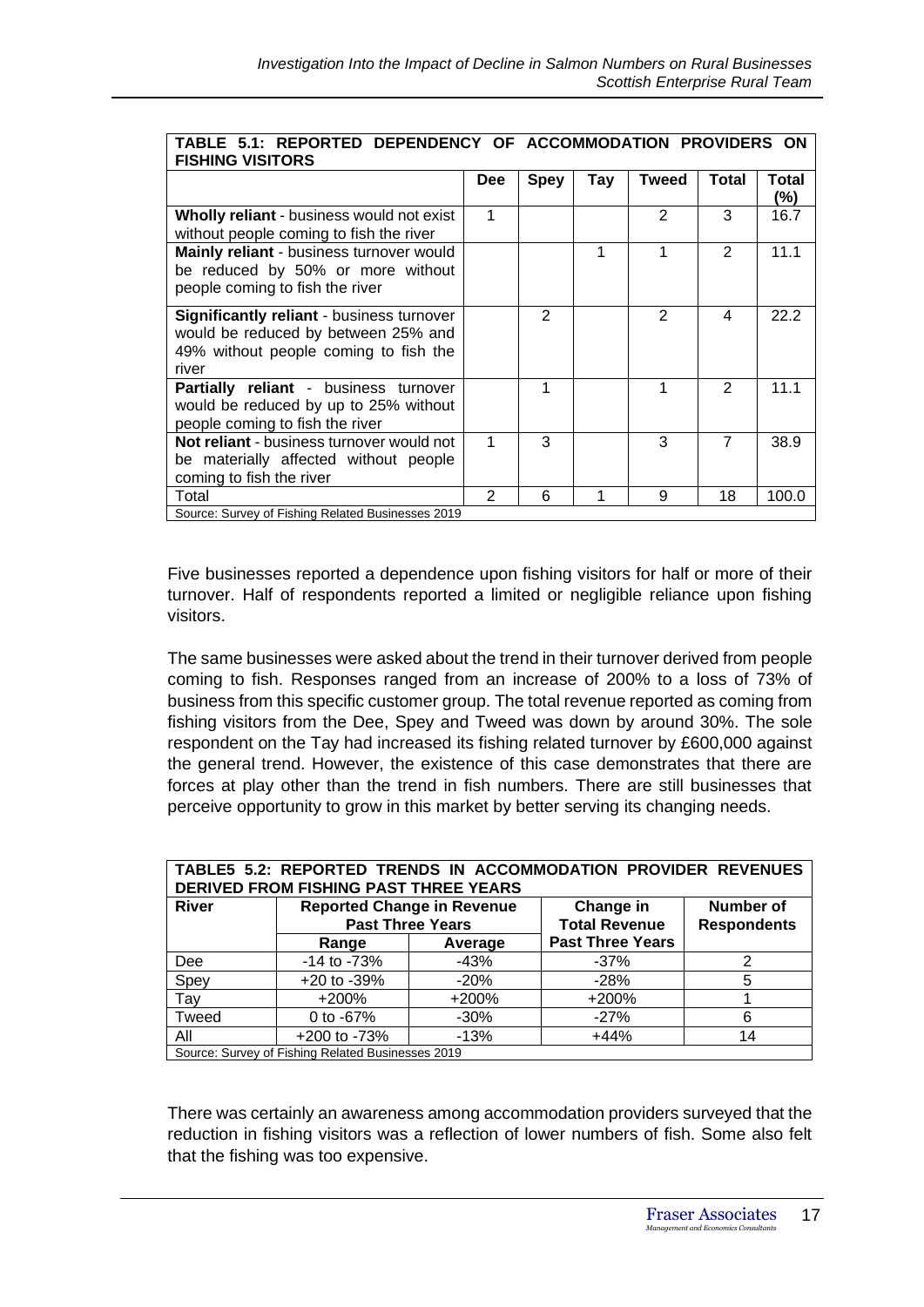Those that had sought to replace lost revenue from fishing visitors had looked to other tourism segments including:

- whisky tourism.
- golfers.
- walkers and cyclists.
- weddings.

but it was noted that some of the alternative segments were not as high spending or as prevalent in the shoulder months as fishers.

### **5.3 Fishing Equipment Retailers**

Some participants in the regional working groups and other consultations were conscious of fishing tackle businesses having experienced decline in recent years although it was unclear to what extent this was due to reduced sales to salmon fishermen. It was also noted that local specialist retailers of this type have been subject to immense pressures from online competition.

Five retailers of fishing equipment responded to the survey. Some were wholly specialised on fishing; others sold a variety of sporting goods alongside fishing tackle. Of these businesses, 1 was mainly, 1 significantly and 3 partially reliant for their turnover on people coming to fish their local river.

Of the businesses reporting turnover derived from people coming to fish the rivers the change ranged from -5% to -54% with an average of -27%. Unsurprisingly, the range was reflective of the degree of specialisation. It was noted that people are less likely to spend when they feel they aren't getting value for money on the river. The change in aggregate turnover attributed to people coming to fish the river was -29%.

The response of these businesses to changed market conditions has variously been to:

- diversify into other areas of fishing, although these are less lucrative.
- run special offers.
- invest heavily in online markets and alternative areas of business.
- not to replace any staff that leave.

### **5.4 Other Services Ancillary to Salmon Fishing**

Again, participants in the regional working groups and other consultations were conscious of businesses, a butcher for example, which had closed but the attribution to changes in the salmon fishing market were unclear.

Only three "other services" businesses responded to the survey spanning a retailer of local produce, an outdoor clothing retailer including fishing related items and a more general retailer. All were from the Tweed Valley. Two reported a partial and one no material dependence upon people coming to fish the river.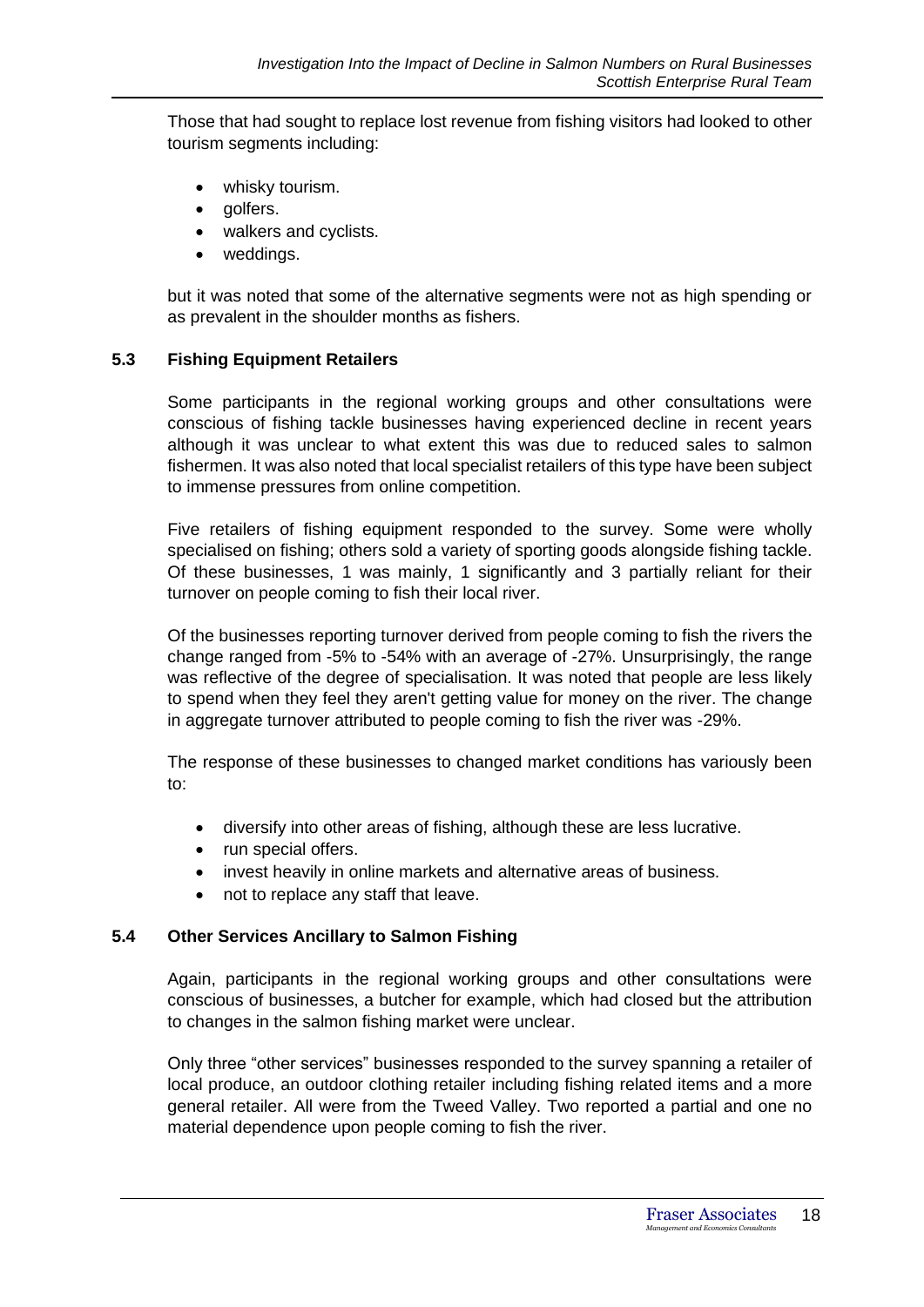Across these businesses, the change to reported turnover derived from people coming to fish the rivers ranged from -17% to -33% with an average of -26%. The change in aggregate fishing derived turnover was -20%. However, as noted above, these businesses had a low level of dependence upon fishing customers.

Nevertheless, these businesses were aware of the reduction in catch and less enthusiasm to spend:

"catches on the River Tweed have been poor, fishermen are aging; they have given it a year or two continuing to come to the area but now they are questioning this. They are not cash poor but are time poor. They need to feel their time is being well spent".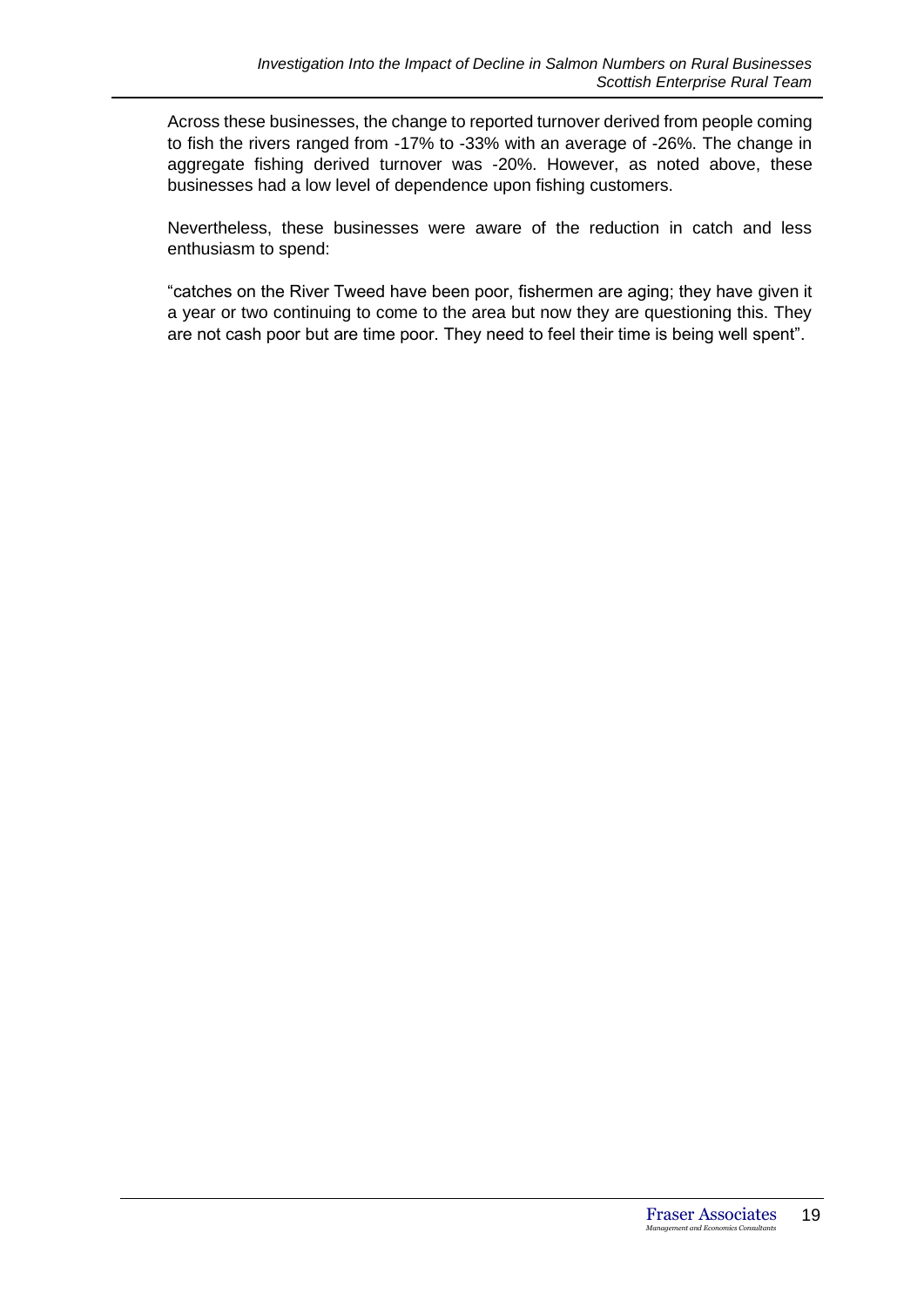## 6 CONCLUSIONS

Above-trend Salmon and Grilse catches at the Scotland level in the period 2000-10 have been followed by a sharp decline and sustained trough. 2018 was the worst year since Scotland-wide records began but was also a drought year; it is not clear whether the bottom of the cycle has yet been reached.

Detailed economic impact modelling would require large scale research and would still only produce an estimate subject to many caveats. The present study has focused limited resources on generating indicative findings on trends in the fisheries and in the accommodation and other sectors ancillary to salmon fishing.

Aside from the reduction in catches, the salmon fishing market has been subject to significant changes over the longer term:

- ageing and natural decline in the population of traditional anglers.
- a cohort of younger anglers who are cash rich but time poor.
- consequent unsustainability of the traditional booking and rod tenure model.
- changes in consumer expectations.
- competition from fishing opportunities worldwide which have become more accessible.
- increased availability of information on fishing conditions and catch levels which are changing booking and cancellations behaviour among serious fishermen.

The recent reduction in catches has ramped up pressure on a sector that was already confronted by significant challenges. Even if catches improve, fisheries will be facing a market with different aspirations and expectations from the past.

The fisheries have borne the brunt of the economic impact from reduced salmon numbers. The sustained reduction in catches has resulted in rod vacancies that have only been partially filled through shorter lets and at a lower market price. It has been necessary to offer price reductions or other incentives to sustain the loyalty of tenants who wish to retain their rods. Through these adjustments a substantial proportion of rods are still being sold.

The structure of fishery operating costs presents limited opportunities to make cost savings. Reduction in the number or coverage of ghillies / boatmen and reduced maintenance are the main opportunities. In the face of reduced revenues, the levies paid to the DSFB/RTC are of increased significance.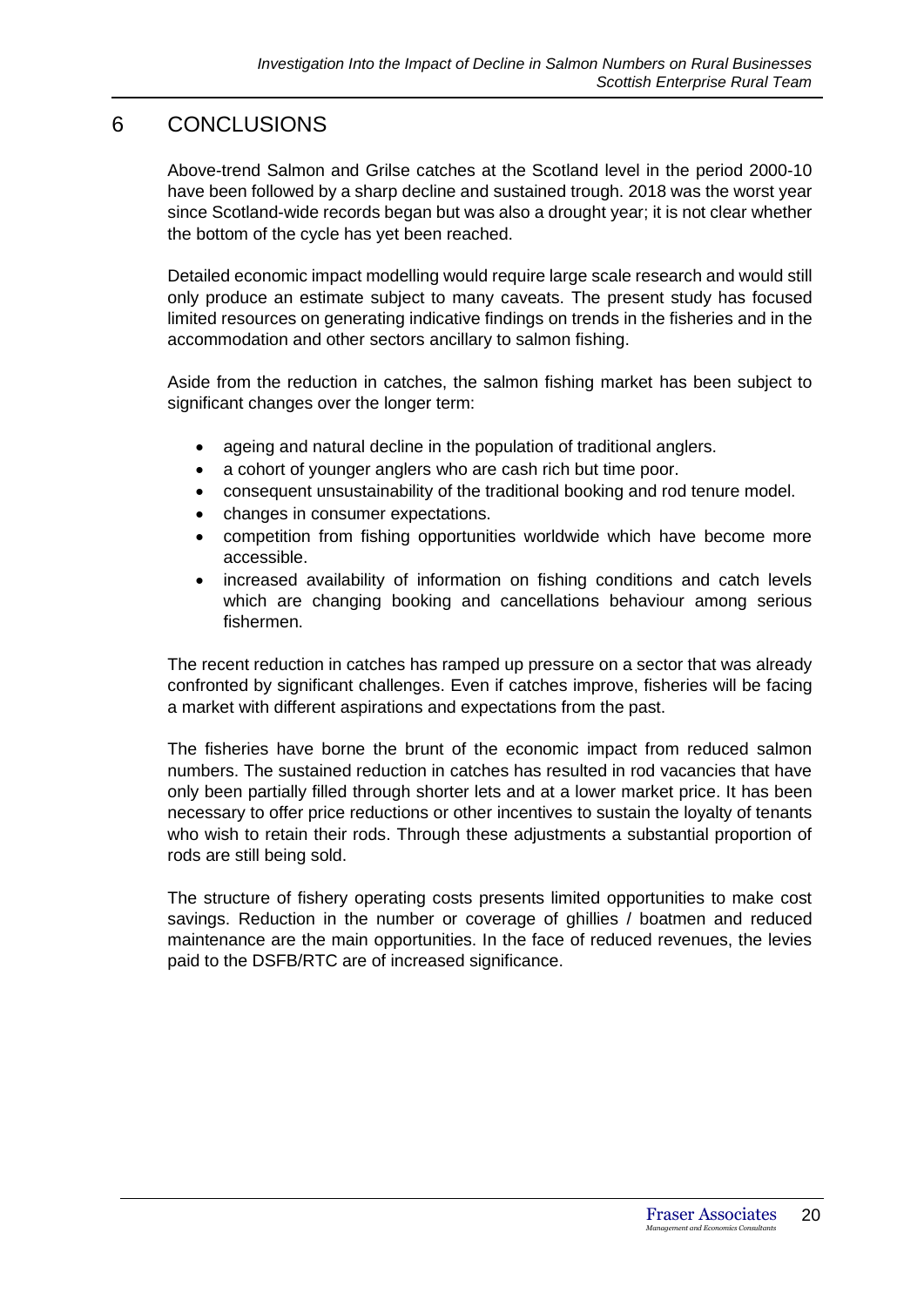In 2018 many fisheries were covering their outgoings but were generating little return to working owners or to investors. The research found exceptions where fisheries remained substantially profitable or had even increased their profitability. These businesses were characterised by:

- management that was vigorously enterprising and market oriented.
- addressing both the serious fisherman and experiential tourist.
- investment in improved facilities.
- retaining control over a significant proportion of their bookings.

There is wide variation in the extent of adaptation to changing market conditions. Some innovative fisheries are in the vanguard; others recognise the signs but are unsure how or lack capacity to respond; some have been slow to recognise change because the traditional model has still worked for the most lucrative parts of their business until recently.

Fishing related tourism interests are not well served by misinformation on the number of salmon in the rivers and poorly informed speculation as to the causes. More effective communication of the available science might be considered in taking forward the findings of the Responses Study.

Transmission of economic impact to other sectors appears to be substantially concentrated in:

- segments of the accommodation sector that had specialised in serving highspending and extended stay guests, and other businesses with less flexible business models, notably lodges and holiday lets which are looking to sell a week at a time and / or to sizable groups.
- other services close to fishing, most notably those selling fishing tackle.

Other impacts appear to be relatively diffuse.

There is some evidence of market adjustment in accommodation and other sectors ancillary to salmon fishing where businesses have sought to transform and diversify. This is most pronounced where helped by buoyancy in other tourism sectors.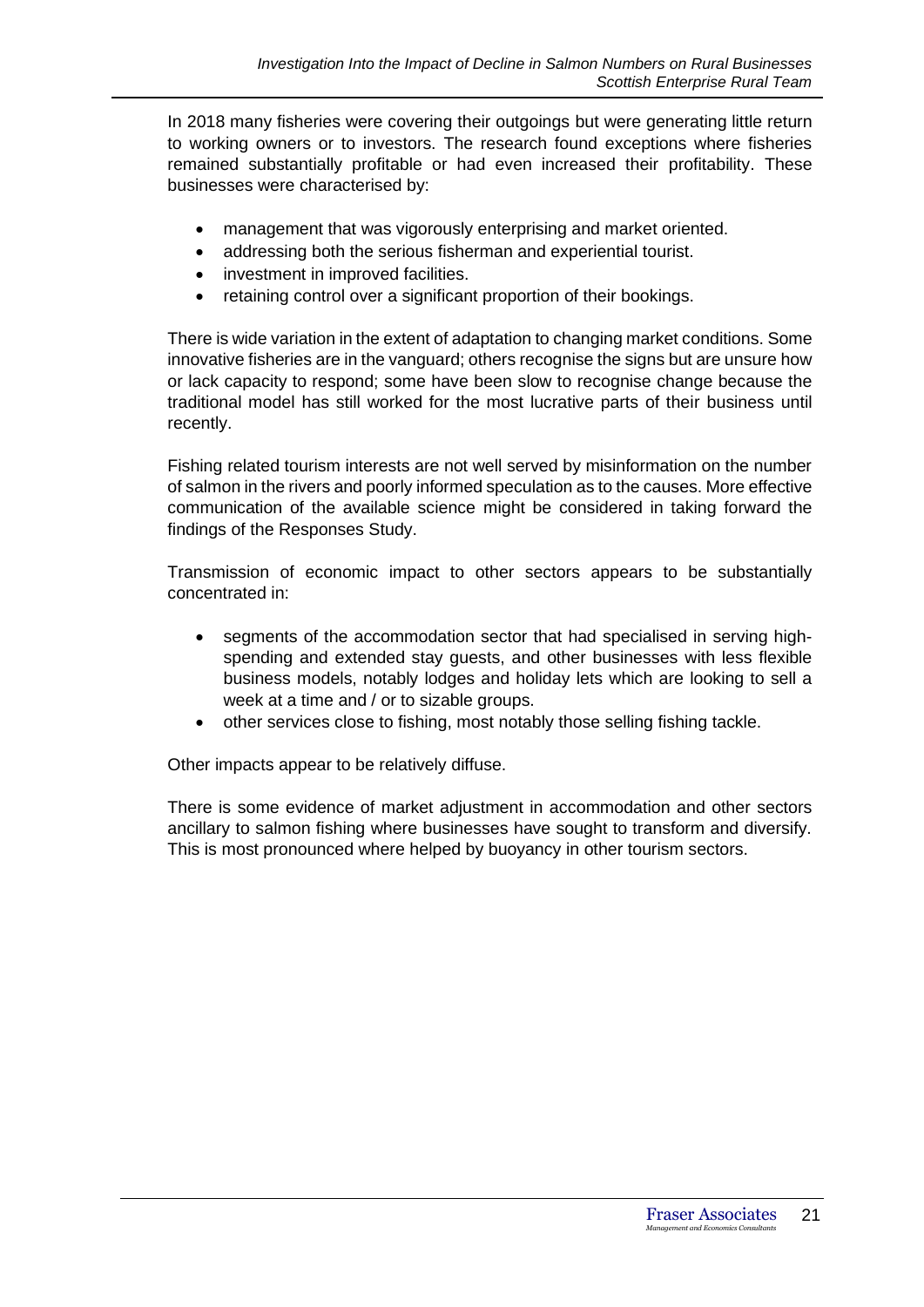# ANNEX A: CASE STUDIES OF FISHERY EXPERIENCE

# A1 THE RIVER DEE

**Case Study: Lower Dee Fishery**

This case relates to a fishery on the lower Dee. Although only a short distance from the urban fringe, the river is still attractively set in woodland and farmland. There is good accessibility to its variety of pools and it fishes well.

The fishery covers both banks for around three miles and fishes 9 rods in Spring and 7 in Summer – Autumn. There is one full-time and two part-time ghillies.

The season on the lower Dee is 1 February – 15 October. However, for the past 5 years the main run has been in the summer June-September. The season has been becoming later since the 1950s. The owner noted that in his Grandfather's time, it was February to May and used to close in June. Now the spring run is non-existent.

Pricing ranges from £48 inclusive of VAT in February to £180 in September – October.

Catch levels fell from 800 in 2010 to 250 in 2015, but have since recovered to just short of 450. The 5-year average to 2010 was 650; to 2018 it is 360.

Although this fishery has managed to sell more than 90% of its rods in the late season for the past four years, demand in the early-mid season in 2015 and 2016 was as little as 25%. After 2015, the low early season rod rate was reduced by about 40%. And while, in 2018, rods sold had increased by 50% over 2015, revenue has continued to fall. In 2015 there was a gross margin of c.40%; by 2018 operating costs were barely being covered.

Customers from Norway, Germany, France and Spain account for 10-20% of rods and typically stay 3-4 days. Those from England and more locally tend to book for 2-3 days.

The owner doesn't see the long term let as a sustainable model. "The modern market is more short trips. Everyone is working and has less free time. With social media everyone is contactable. If people just want to fish, travel is easier and booking is easier. Being close to Aberdeen airport, people from abroad can book midweek and be fishing at weekend. We have some people come off the rigs and decide they want to go fishing".

Salaries are the biggest cost item at £59,000 (42%) for ghillies plus a part-time administrator. The DSFB Assessment is currently £31,000 (22%) but was £40,000 before rods were cut due to storm damage. An allowance of £10,000 (7%) covers regular bank and hut maintenance, but Storm Frank in 2015 caused £200,000 in damage of which only £20,000 was insurable.

Few changes have been made to the way the fishery is managed in response to reduced catch levels beyond the reduction in Spring rod rates and some loyalty incentives (extra days) only available to people who book direct. Booking is still mainly through the office (about 60%), the remainder being via Fish Pal, but the latter is less attractive as they take a booking fee.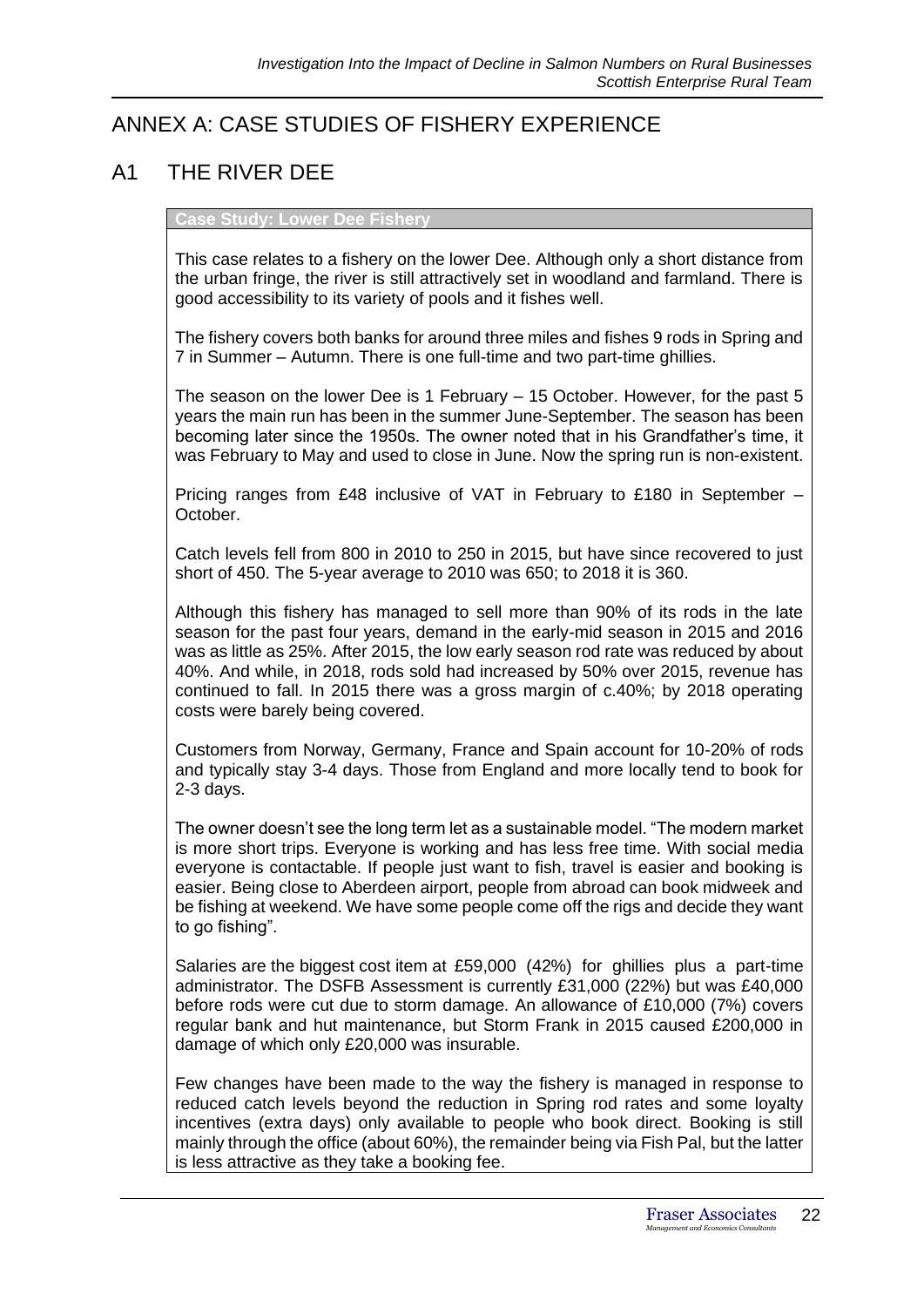The owner noted that stocking policy has been a contentious issue on the Dee and should be considered further. The owner is of the opinion that stocking can work if rearing is carried out in the wild; providing spawn is stripped from Dee fish he sees no genetic issue.

The fishery offers lodge accommodation on the basis of a four night minimum booking. The lodge has five rooms with full board: breakfast, lunch and three or four course dinner. Lodge bookings from fishers have not changed much. For the past three years a self-catering cottage has also been offered, but derives only 15-20% of occupancy from the fishing. The owner believes that more travelling anglers stay in hotels than self-catering, the British Legion in Banchory being notably popular. AirBnB has made inroads to the self-catering market.

#### **Case Study: Mid Dee Fishery**

This small fishery, situated on the Middle Dee, has just under a mile of doublebanked fishing. In high water it is all bank fishing, but at mid-levels it may also be waded.

The season runs from 5 February till the end of September. The five-year catch average to 2018 was around 50 fish per annum with variation less than 20%, but is based upon relatively light fishing. Spring (Feb – Jun) is usually the best season, but in Summer (July – September) catches may also be good in years when the water level is high.

There is a well-appointed fishing hut with hot and cold water, toilets and a seating area with a wood burning stove. Recent investment has focused on improving the access track and the removal of artificial croys in the river.

Although the beat offers only 4 rods in Spring and 3 in summer, there is a very experienced full-time ghillie. The rod prices at £100 in Spring and £50 in summer have been held since 2012.

The pattern of sales has changed quite radically since 2012. At that time it was almost all 4-6 day bookings for groups, of which there are few now. Scandinavian groups used to be prominent, but only one has booked this year. Central Scotland and East Coast England remain the main source of business, but fewer people come.

The number of rods sold has declined by a third since 2012, with a particular loss in February which previously had a high occupancy rate. In the same period the number of bookings has increased by three times: in 2012 the average sale was 20 rod days; in 2018 it was only 4 rod days.

The number of rods sold has declined by a third since 2012, with a particular loss in February which previously had a high occupancy rate. In the same period the number of bookings has increased by three times: in 2012 the average sale was 20 rod days; in 2018 it was only 4 rod days.

Against this background, revenue in 2018 was reduced by 31% on its 2014 peak.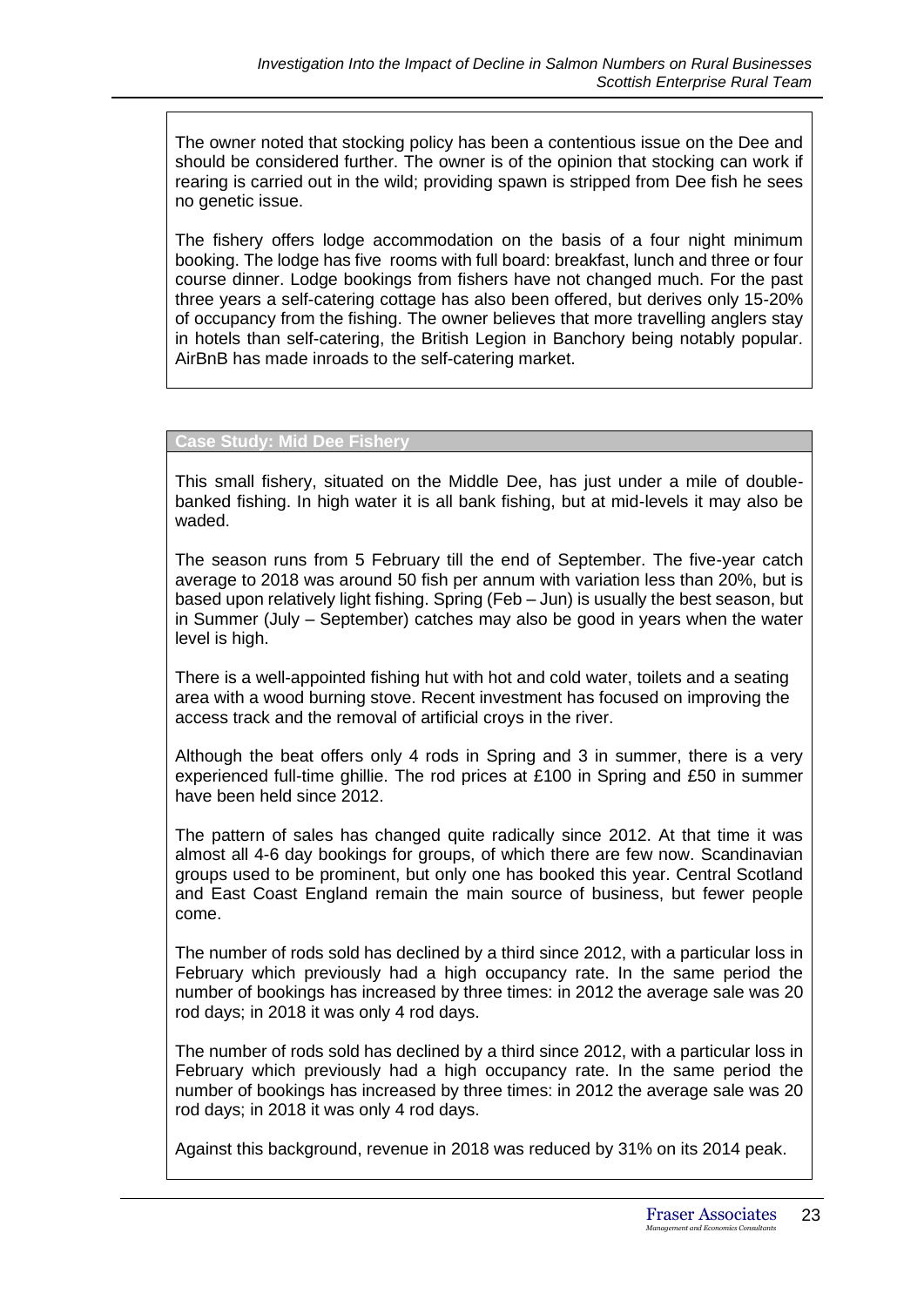The operating cost for the fishery is around £43,000 per annum with ghillie (63%) motor vehicle (12%) assessment (21%) and insurances being the main components. The hut was noted as being rateable, but a small business exemption is received.

It was noted that some £18,000 of damage was incurred as a result of the 2015 flood and that some pools are still recovering.

The owner acknowledged that this beat had operated at a loss even in its peak revenue year but in 2018, losses had increased to around £25,000. It is cross subsidised by another beat under the same ownership which makes an operating surplus – but only because management costs are not charged.

The consultee expressed doubt that more than a very few owners on the Dee make money from salmon fishing once its full costs are taken into account: "for most it is about preserving tradition; a labour of love for most proprietors".

There have been no significant changes made to the way that the fishery is run in response to the decline in demand. Rod rates were already modest; there is little scope to cut costs short of moving to an un-ghillied regime.

They are open to providing tuition and to working with other tourism providers: the beat is used by guided tourism specialists Salmon Fishing Holidays Scotland and Monteith Salmon Fishing Services.

Recognising the distance that customers travel and the associated costs, a replacement booking may be offered if a party is rained off.

Efforts have been made to get more rods on the water, offering some locals the opportunity to buy some time and to get additional free evening fishing time.

Visitors use a variety of accommodation. A small local hotel, said to be the cheapest place to stay in Banchory, is seen as being heavily exposed to fishing tourism. Others tend stay in bed and breakfast. The Scandinavians, who now come in smaller numbers, preferred to self-cater.

#### **Case Study: Upper Dee Fishery**

This fishery in the Upper Dee is single bank and covers a ten mile stretch in scenic countryside. It enjoys good access along its length.

It is fished by six rods and most commonly waded during the summer and fished from the bank at other times. There are numerous pools, although some were lost due to Storm Frank in 2015.

Rods are sold unghillied, but three ghillies are available by separate arrangement.

Two fishing huts are available for lunch or retreat in inclement weather.

The season on the Upper Dee runs from 1 February till 30 September, but really only gets going from the last week of April; the season was said to be getting later.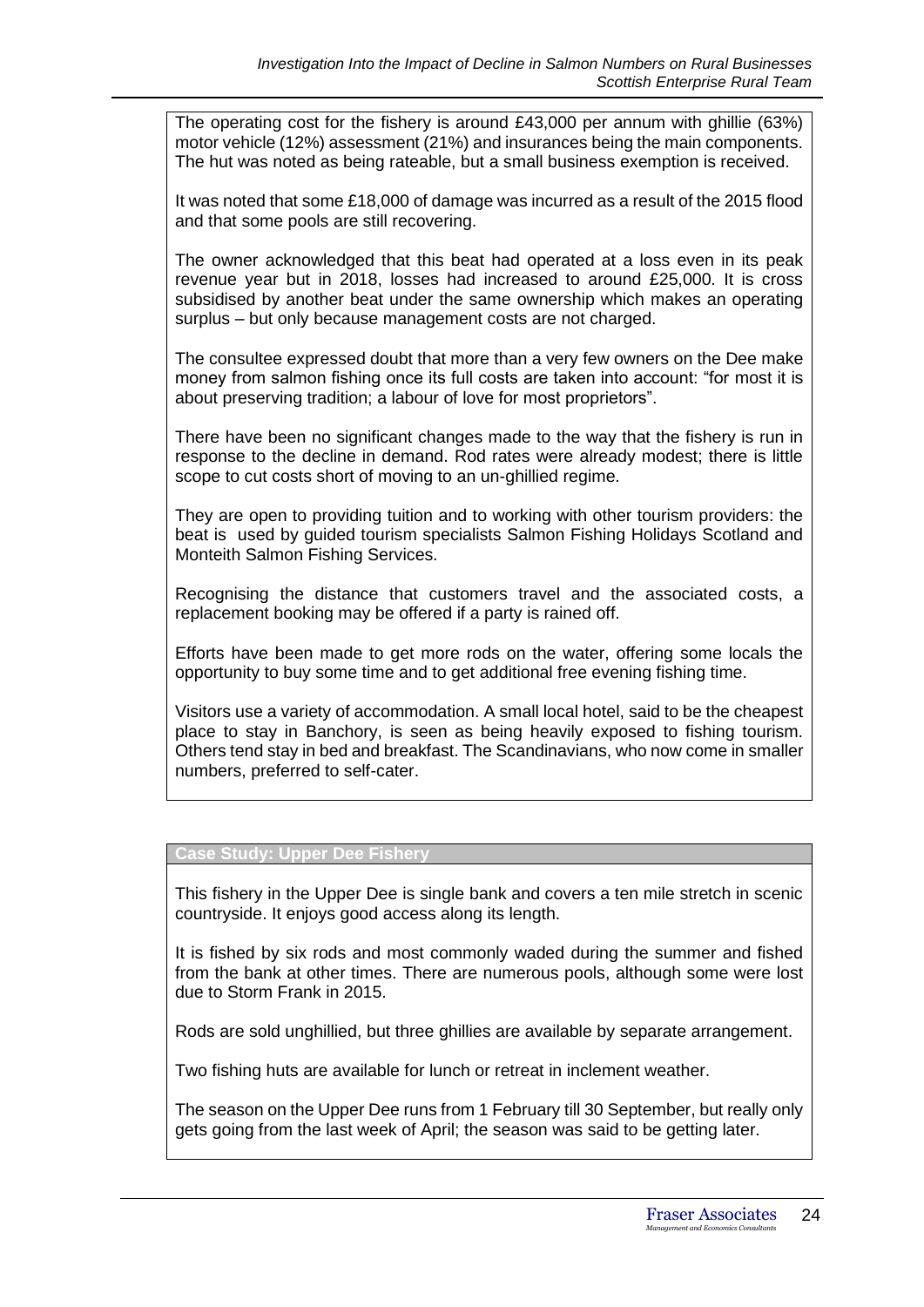Over the past 5 years the fishery has yielded an average of around 95 Salmon and 50 Sea Trout. This is down by around a third from the 2000s, with the biggest change being the loss of the spring run in April. The years 2014 and 2015 were notably poor, but catches have rebounded somewhat more recently.

The operator observes that he has seen fishing go through three good and three bad periods. In the 1970s some hotels went out of business. During the decline of the late 1990s a lot of customers were lost because they were charging too much.

The fishery continues to live off a regular clientele with a high rebooking rate, including overseas visitors from Norway, Belgium, France, Portugal and Italy. Day rods are also available. Although the fishery is advertised on FishPal they don't use it for booking as "they want all your business booked through them".

The operator reports that he avoids overselling and overpricing. The average rod rate is around £90+VAT which he considers to be "steady and affordable". There are not many unsold rods.

The operator is conscious of the changing market and the increased focus on catch numbers. "A lot of people have forgotten why we go fishing. It's about having good times and a bit of repartee".

The cost structure for this fishery is distinctive as it is leased and operated alongside a number of other beats. The main heads of cost and their approximate proportions are:

- Rental 40%
- Assessment 30%
- Motor vehicle and machinery 15%
- Maintenance 10%

These are regular costs and do not take into account the costs of repairs associated with extreme weather events as were incurred in 2015 when huts were washed away and they had to remove tons of debris including aluminium, polystyrene and gas bottles from wrecked caravans.

There is no direct employment as the ghillies are self-employed. A ghillie may be hired for £80 per day, with no VAT to pay, either one-to-one or for shared support across two or three rods.

At present, the fishery is reported to be marginally viable but hard work to make a living. It could become unsustainable were catch levels to decline further.

The operator has not specifically changed his mode of operation in response to reduced catch levels. They continue to provide a personalised service, visiting the river daily to check that everything is going well. "Basically we can do anything the customer wants, we have 3 ghillies available and family will help if needed; we can provide catering; we can provide tuition and hire of rods and equipment; we can offer historic tours; if its wet sometimes I will take my fiddle to the hut and share a dram. Simple things, but they have to be worked at".

In response to the shifting season, the operator had applied to the DSFB to extend the season to 14 October as on the Lower Dee, but was disappointed that this was declined on the basis that it "wouldn't look good".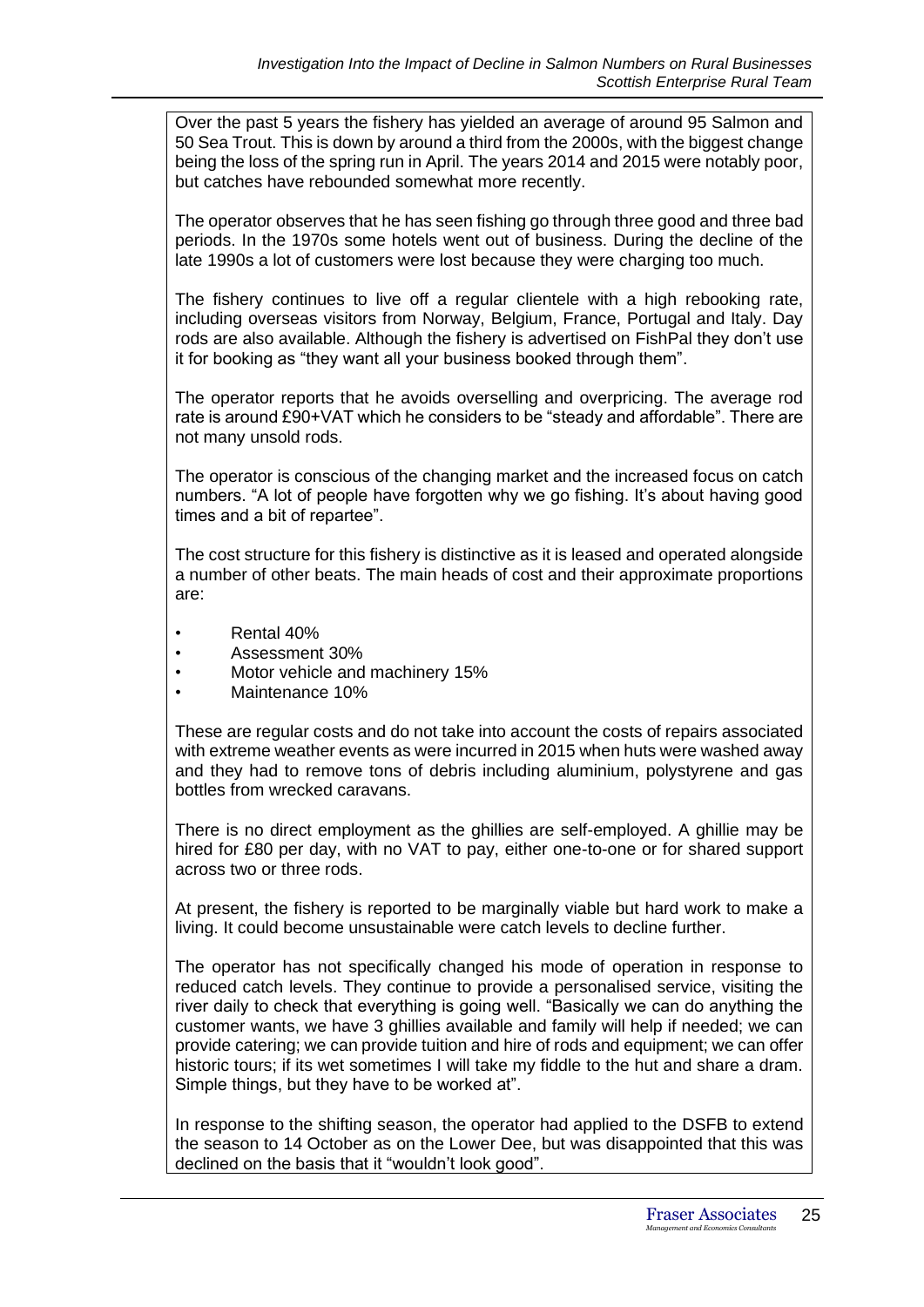The significance of the DSFB Assessment was also commented upon: "if it were rates, we would get relief as a small business; it means the difference between being viable and just hanging on".

The operator acknowledged good support provided by accommodation, catering and other businesses in nearby Ballater: "there is lots to do for those who want a holiday with fishing". He believes that the loss of the Spring salmon run will have had a significant impact on tourism business, having provided revenue in the otherwise thin shoulder period. "Storm Frank highlighted the interdependence of the fisheries and wider tourism; we have customers who like a good hotel; when it was under repair they didn't come".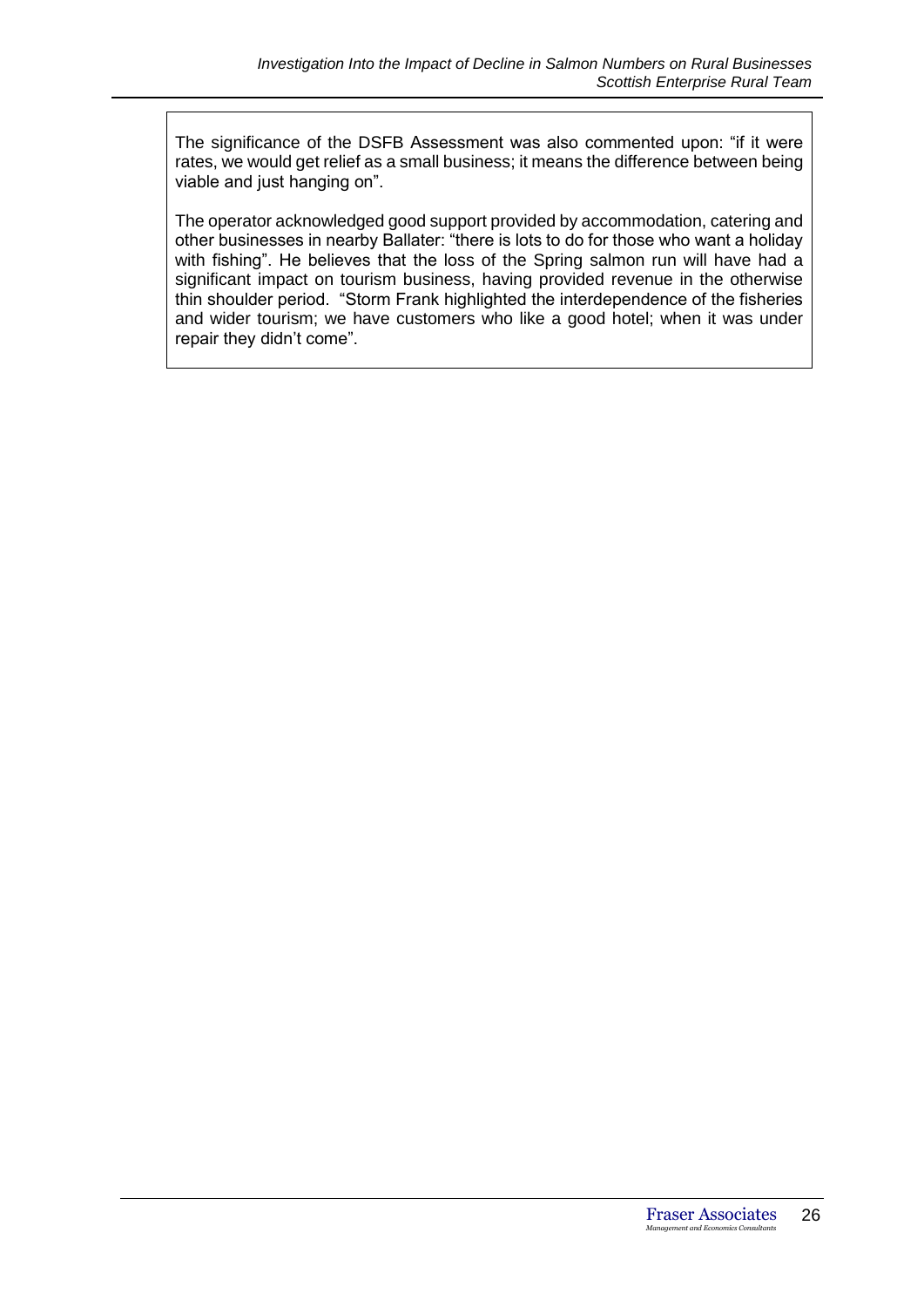# A2 THE RIVER SPEY

#### **Study: Lower Spey Fisheries**

The focus of this case study is two famous fisheries on the lower Spey.

Although the Spey season runs from mid-February till the end of September, the limited number of fish and variability in the weather and melt water flow in the first six weeks makes block tenancy unattractive and letting policy is ad-hoc, often to local fishermen or businesses.

It was noted that the seasonality of fishing had changed significantly. In the 1950s and 60s there were big catches on opening day but few have been caught in recent years. Many hundreds of fish could be caught by April contrasted with less than a score now.

The total numbers in recent years have been similar to the 1960s but distributed differently over the year. When the big catches come they are predominately grilse in July-September. The bigger multi-winter fish enter the river throughout the season, but in smaller numbers.

From April to September, **Fishery A** has offered a six-day, six-rod package with lodge accommodation obligatory. They require a party leader to deal with, but will allow changes to the party composition over the week.

The five year average salmon catch to 2018 has been around 70% of that for 2005- 09. In 2018 it was only about 40% (but still yielding more than one fish per six rod days over the main season).

Over the season the rod rate equivalent ranges from c.£75 to £250. In response to reduced catches the rod rate has been reduced by a modest amount – by about £15 per rod day.

Fishery A has rarely had casual availability and turnover of weeks has historically been infrequent. On this fishery, this model has proved surprisingly resilient through the extended downturn in catch with 100% occupancy being maintained until 2019 when several voids have emerged. Some of these are in the highest priced weeks of the season in July and September, and have proved difficult to fill on a like-for-like basis. For this year at least, there has been reticence to reduce costs in order to fill vacancies. The clients are small community and if they were to cut price for those weeks they would come under pressure from tenants of adjacent weeks.

As a result, fishing revenue is expected to be down for the first time in 2019 by about 12% although a substantial operating surplus is maintained. It is recognised that the market is changing and adapting to it will be challenging. In future it may be necessary to shift to 3-day bookings with a mid-week change-over at the lodge. It is hoped that this model will still provide a similar revenue potential from the fishings, although margin from the accommodation is likely to be less.

**Fishery B** operates with a more varied offer. From April onwards the market is parties. There are still four or five week-long parties that take accommodation as well. However, the market is increasingly 3 day bookings, often at short notice. A range of accommodation is available to package, but is not obligatory. Online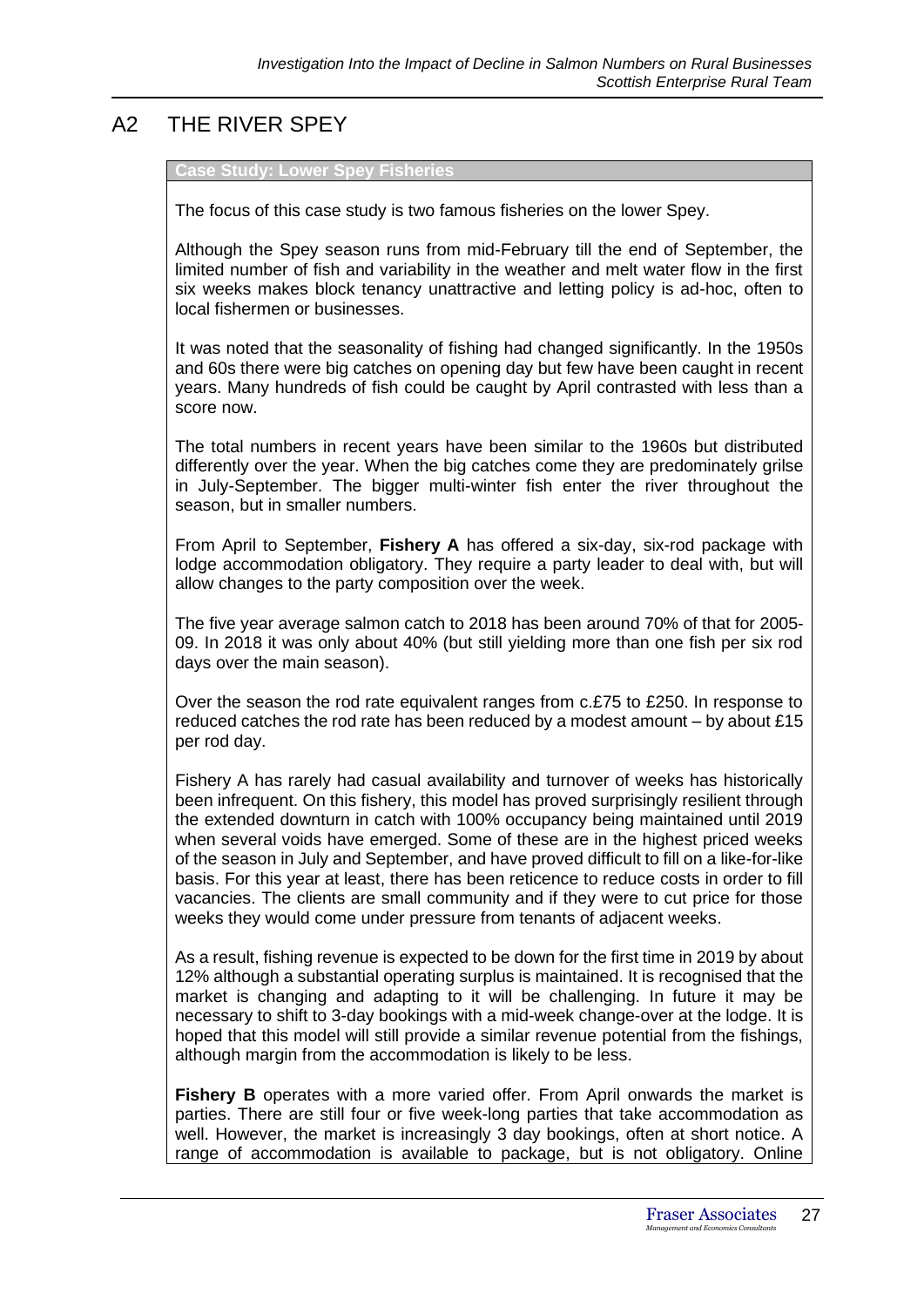information on catches is the driver. There have been instances of people read of big catches, arrive by air the following day and sometimes catch nothing.

It was noted that although the catch trend is similar for the Spey as a whole, the lower river has retained a higher share of the total. Between 2013 and 2017, Fishery B caught between 70 and 90% of its average in 2005-09; in 2018 that fell to around 50% although there has been a marked recovery so far in 2019.

Rod occupancy, some timeshared, has held up fairly well at 78-85% through 2015- 18, but is projected to fall markedly in 2019.

Rod rates range from £30 to £260 over the season. The operator has not altered prices in response to reduced catches analogising the situation to skiing: "if people believe there is no snow, they will not come no matter what reduction is offered". Moreover, they consider that there is limited scope for rate reductions on the Spey where: "the highest rate has been around £250; at a quarter of the price of a day's shooting it represents good value".

Nevertheless, Fishery B has seen its net income progressively squeezed. Between 2015 and 2017 it remained at around 70% of its 2014 level, but fell again in 2018. "The reason for the big drop in income when compared to fish numbers is that we have reached a "tipping point" and our more "expensive" fishing just doesn't sell and so it has a disproportionate impact on revenues".

Both fisheries have a high level of ghillie cover and labour accounts for the largest component at around 50% of operating cost. The DSFB Assessment accounts for about 20%. As elsewhere the remainder is distributed across motor vehicles and equipment; administration / agency; maintenance and insurance.

An agent manages most of the bookings for Fishery A, but recently spare capacity has been bookable online at FishPal. Fishery B markets through a combination of its own website, agents and FishPal. Most booking is still done through the office but use is also made of agents and FishPal. "At some times of the year we are looking to sell single rods and at others a package of accommodation and fishing for parties. The nuances of this are difficult to accommodate via a third-party booking platform".

#### **Case Study: Mid Spey Fishery**

This case concerns a fishery that is part of an estate with a mix of enterprises spanning heritage tourism, accommodation, field sports, farming and distilling. The estate can offer visitors a tailored package of activities other than fishing.

The proprietor characterises the fishing as "mid-river beats, suitable for the serious angler who is realistic about catch potential; they are not as productive as lower river beats".

Beat A is 1.7m double-banked and offers 6 rods to let; a further rod is retained for Estate use. There is a full-time ghillie. It is actively let over a five month period 24 March – 24 August. It is sometimes let outside this period, but after August the fish are less fresh.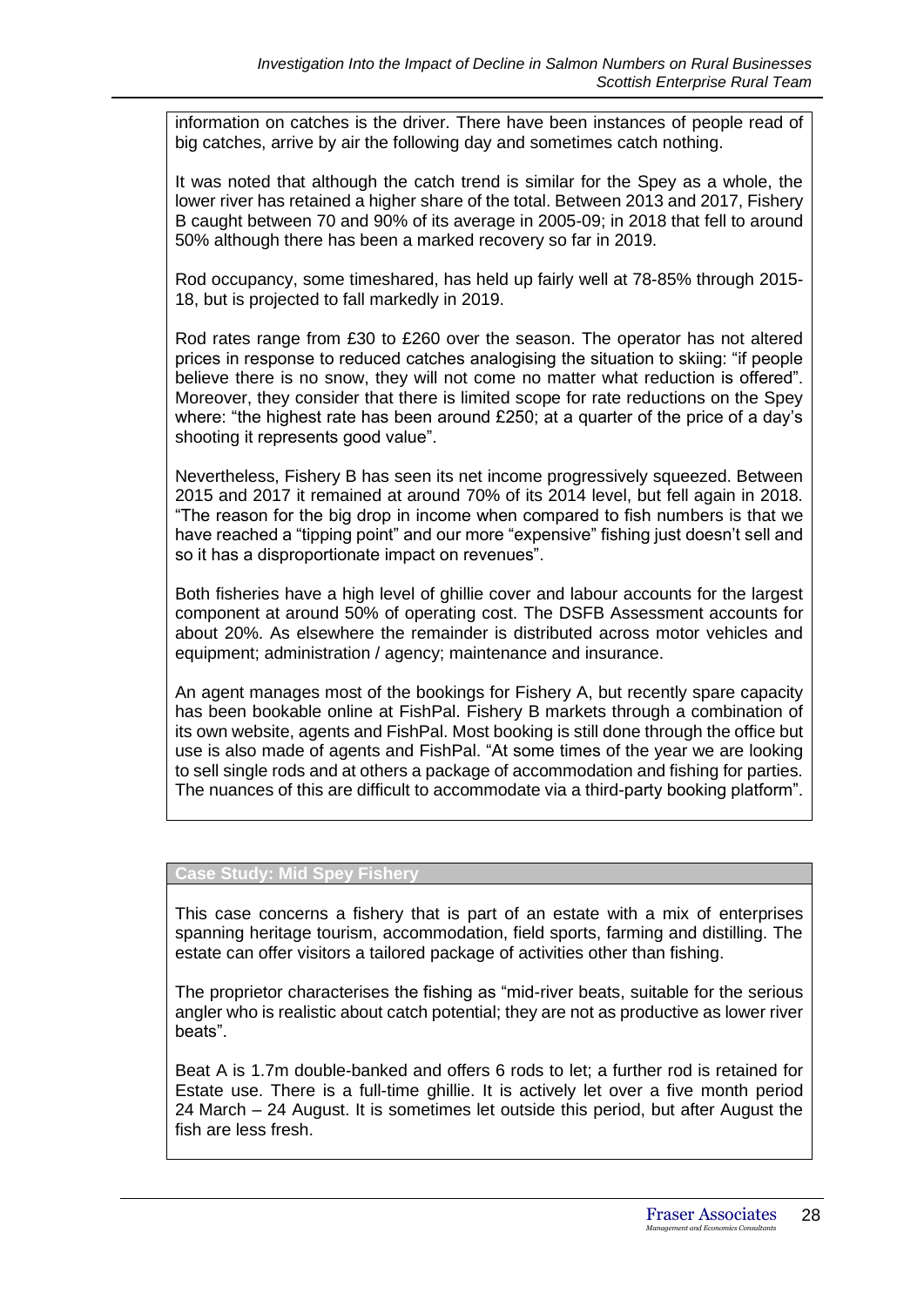Beat A is let by the week packaged with a four double-room country house. Most of the weeks have been let for between 10 and 25 years. Under this model it continues to have 100% occupancy in its main season. The advertised rod rate ranges from £50 – 180 exclusive of accommodation.

The proprietor "is not in the market for "number hunters". If he has a concern, it is about the age structure of his client list. There will be a need "to attract younger groups who buy into our ethos in the future".

Beat B is 2 miles double banked and offers 4 rods for let. The advertised rod rate ranges from £50 - £120 over the season. Some letting is by the week, some is 3 day lets. There is approximately 40% occupancy overall. The proprietor sees scope to let more of this beat packaged with 2 bedroomed cottage accommodation.

Clients are 90% UK and mostly long term. Both beats are advertised on FishPal but no catch data are given. Booking is only available online for Beat B.

The proprietor considers that the only variable costs are ghillies and he sees no need to make changes.

The Estate makes regular improvements through riverside, access road and hut maintenance. The proprietor is clear that the huts are still fishing huts rather than the more elaborate facilities that some fisheries have developed.

There has been recent investment in a trout pond and fly-tying table to provide the fishery with another string to its bow.

#### **Case Study: Upper Spey Fishery**

The focus of this case study is a beat within a fishery classified as the Upper Spey. It is a mile, double-banked, and fishes four rods in early season and five from April. It is mainly fished from the boat.

Between 2008 and 2011 the catch level eased from its peak of 156 to 129, but thereafter dropped by about 30% in 2012. Since that time it has averaged around 90 salmon with a variation of up to 20%.

The beat is let by the day at a low rod rate from mid-February till the end of March. Of the 26 weeks of the main season, 20 weeks are full-week lets, some with accommodation. Overall, around 75% of potential rods are let over the season and this is diminishing only slowly over time.

The rod rate is £30 to the end of March. Between April and June it rises from £100 to £220 before falling back to £100 in September.

This beat has a lot of returning guests and this is reflected in their accommodation arrangements. Some of the regular fishers on this beat stay in the Lodge, quite a few have purchased large houses in Grantown, or stay as a party in high-end selfcatering with an agency cook.

Some 90% of guests on this beat are domestic and from England in particular. The remainder are European.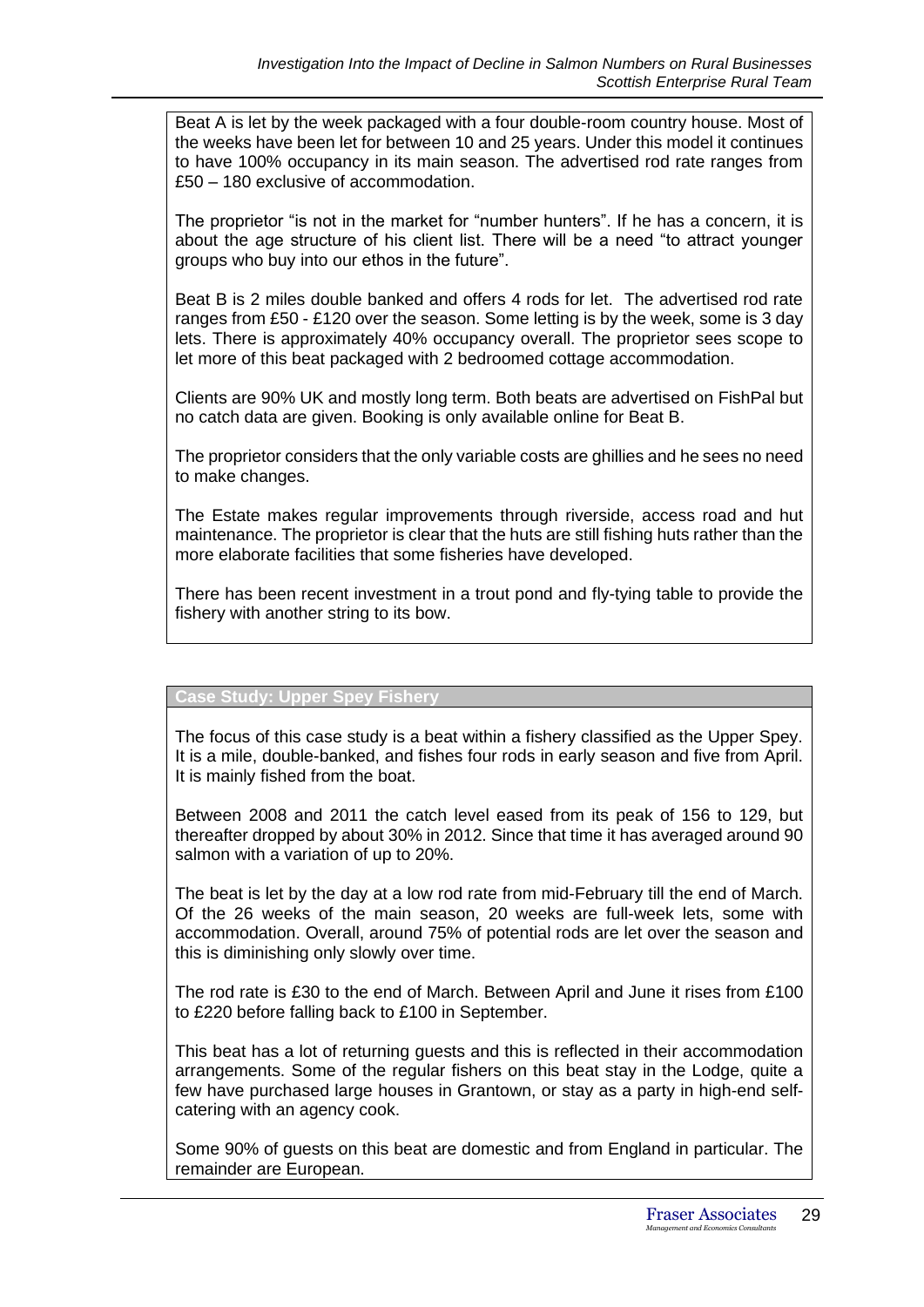To date, the pattern of tenure on this beat has remained quite stable through the period of diminished catches. Perhaps one group is being lost every two years or so, generally as a consequence of the retirement or death of the leading / paying guest, but such voids are generally being filled with short lets and day rods.

Revenue is reported as static and declining in real terms. In order to maintain client loyalty, the rod rates have been adjusted downwards twice by 10%, in 2015 and in 2018. 2018 prices have been held for 2019. The beat remains profitable but "fishing is no longer the big cash cow for the estate that it once was".

The main overheads for the beat are:

- Salaries, pensions and accommodation costs for the ghillies, etc. 33%.
- Management and administration 25%.
- DSFB Levies 10%.
- Repairs 11%.

Without radically changing their offer, it is perceived that there is limited scope for reducing costs. "The clients have high expectations and the beat is maintained much as it would have been in Victorian times with well kempt banks and well appointed huts".

For this beat, marketing is as much about looking after regulars as it is about promoting to potential clients. There is a dedicated fishing coordinator who will be a familiar voice to those making return bookings. The fishery has its own website and it occasionally advertises in European fishing journals and gets some coverage in Trout and Salmon. More could be done with social media, "but that really needs daily updates, photos and content from the ghillies to be successful". Nevertheless, the manager recognises the promotional value of "regular photos of grinning clients holding a big fish"

While the beat features on FishPal, 90% of bookings are taken through the office. The drive is still to sell weeks, so day vacancies are held until 8-12 weeks before the date and released gradually. Moreover, day rods are sold online at a rate not less than equivalent to those who are buying weeks in the same period otherwise they risk regular clients becoming upset and inclined to book late.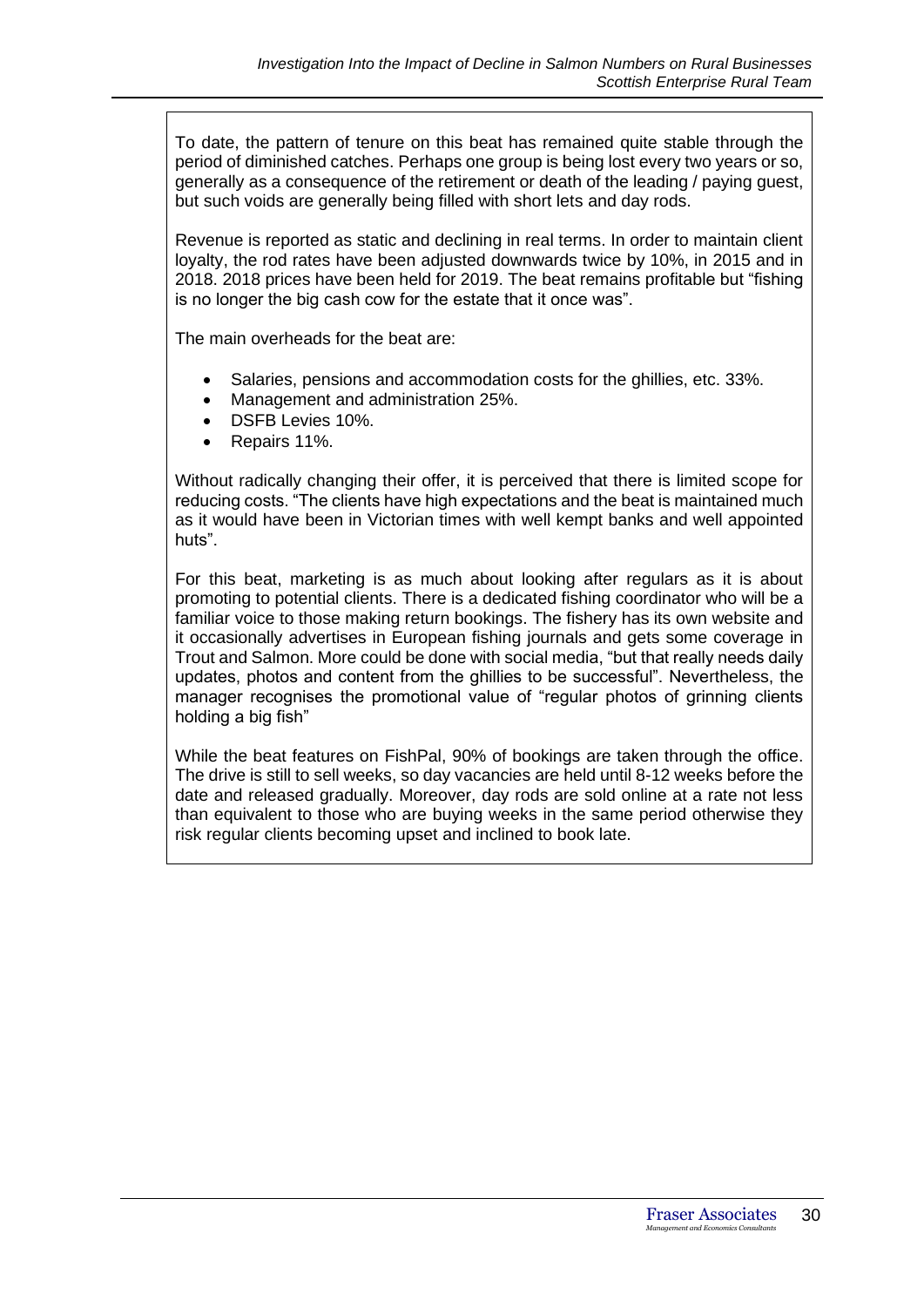# A3 THE RIVER TAY

#### **Case Study: Lower Tay Fishery**

This fishery covers both banks of the lower Tay some miles to the north of Perth and is fished by six rods. Depending upon the water level, the beat may be fished from the bank, by boat or in waders. Both fly and spinning are allowed. The full time ghillie is reinforced from July to October and two boats are available.

Facilities are of a high standard and there has been significant recent investment in improvement to huts and boats.

The fishery is open throughout the Tay season (15 January to 15 October). Up to mid-March there is limited fishing and fish caught, but it provides an opportunity for locals to fish a famous beat for a low price. The Spring salmon season gets going in mid-March and lasts through till the end of May and catch levels has improved in recent years. Rod rates are still relatively low although good catches are often achieved and occupancy is high. The Summer season from June to August currently has less grilse than before. Rod rates are higher than in Spring, but occupancy is lower. The Autumn run starts in late August and historically has been strong although in recent years there have been more coloured fish than before. This is the period of highest rod rates and high occupancy and represents an important share of overall revenue.

The five-year catch average to 2018 is 275 with a relatively low variation of 15%. However, this compares with an average of c.450 fish over the decade to 2010.

Over the season, rod rates range from £40 to £300. The high season rates were reduced by about a third after 2010 in response to customer feedback on the value proposition even before the recent reduction in fish numbers. This has been offset to some extent by upward movement in Spring prices.

The pattern of bookings has also changed radically since 2010. Both size of groups and length of bookings are significantly reduced. Only two clients now book six days; the remainder a maximum of three days. Most groups are two or three in size. A lot of sales are single day, single rod.

Outside of the early and Spring seasons, the customer demographic remains largely retired business people with disposable income. Some 85% are from across the UK with the remainder highly dispersed worldwide including China and Russia. Around 80% are reasonably skilled at fishing. However, the fishery has made efforts to target more tourist business in the summer months and this has attracted some American visitors although these tend to be one-off visits.

Despite the challenges of reduced catches and changes to consumption patterns, the fishery is achieving in excess of 70% occupancy across the season. It makes a significant surplus over its operating costs.

Three factors appear to have played an important role in enabling this fishery to grow through difficult trading conditions:

It is managed as a fishing business, rather than as an asset with a prospective income yield.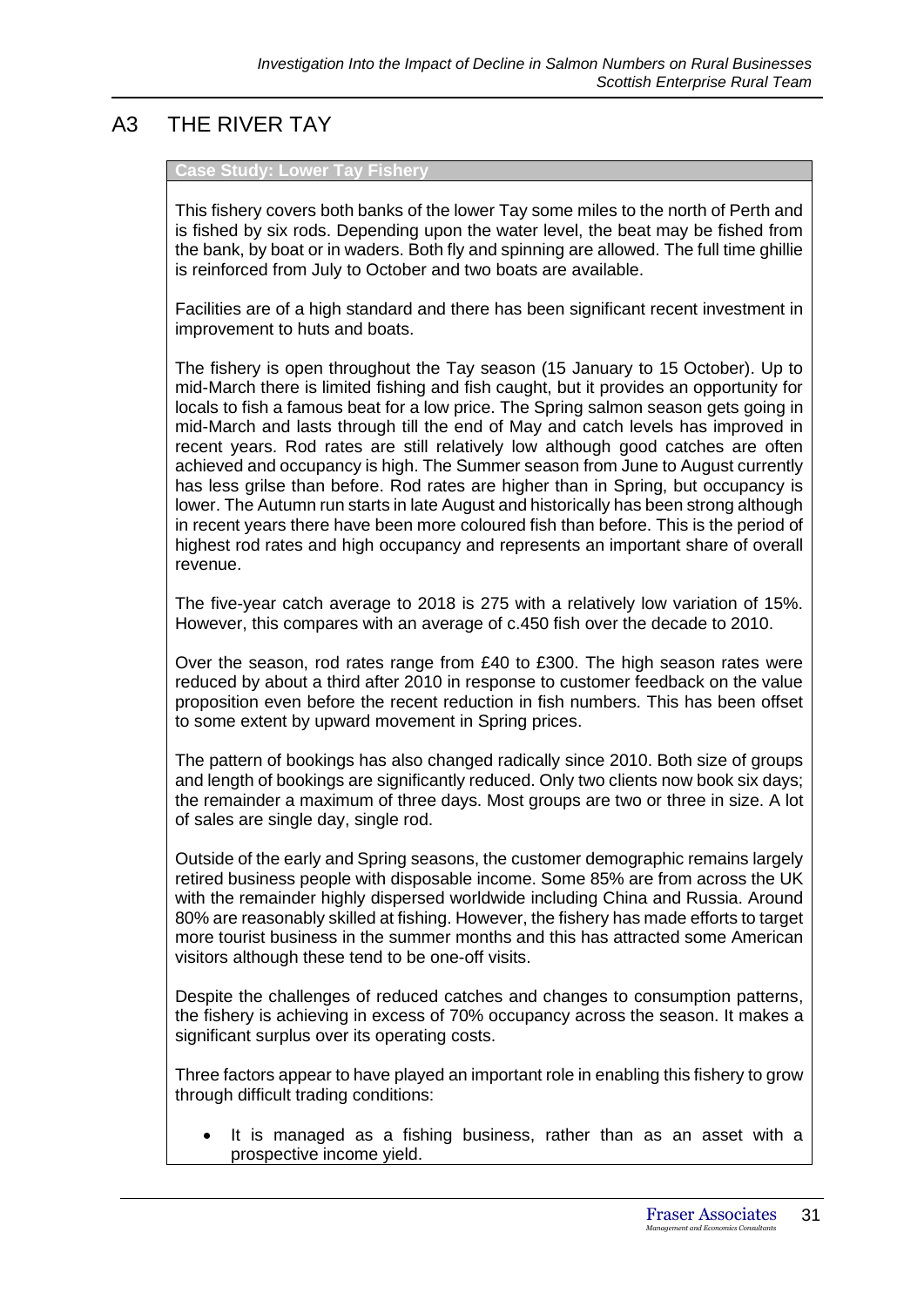- It has focused on enhancing the customer experience: its ghillies are top notch and have the qualities needed in providing tuition; it has made substantial investment in infrastructure in the form of its fishing lodge and boats; it networks with other tourism businesses to add value.
- It understands its market and markets incessantly, particularly in the digital domain. It has its own web presence; it is active on multiple social media platforms where it connects with many thousand followers who represent potential customers and can monitor and respond to actual customer feedback. As a result, more than 80 percent of its bookings are made through the office as opposed to online booking agents.

A further factor that was thought to have helped was the extent of timeshares on the Tay where the rods have been sold in perpetuity whether or not they are actually used and represent real occupancy. As a result, these beats are not competing for the currently available market.

It was reported that a majority of visiting anglers make use of four local hotels and that this has not changed particularly. Most anglers want somewhere to eat and relax at the end of a long day; they want to be as close as possible to the beat so that they can make an early start. Hotels have proved to be accommodating in providing early breakfasts.

Notwithstanding that this business has adapted well to the current situation, the operator is clear that a recovery in fish numbers in the river would be of great benefit. "People arrive with sky-high expectations. It's a results business and you can only get away for so long with expectations not being met".

#### **Case Study: Mid Tay Fishery**

This mid-Tay fishery operates in combination with a developing boutique hotel. The fishings extend double-banked for just short of two miles and have numerous pools, some celebrated. It fishes up to 8 rods, of which 4 rods may be on 2 boats and 4 on the bank. The boat rods have extended ghillie support and this is reflected in the pricing. Fly, spinning and harling are allowed.

The fishery is open throughout the Tay season but has a spring run in March and April and late summer run between August and early October.

The five year catch average to 2018 was around 155, with variation of up to 22%, discounting the experimental extension of the season in 2014. This is understood to represent around a 25% reduction over the previous 5 years.

Rod rates range from £30 – £120 across the season for bank fishing. Use of a boat together with a ghillie costs an additional £90 to £120 and is shared between two rods. Single rods and blocks of rods may be booked throughout the season.

Rod prices were adjusted downwards at the beginning of 2015 and again for the late season in 2017, while the Spring rate was increased slightly. Rates have been increased for 2019.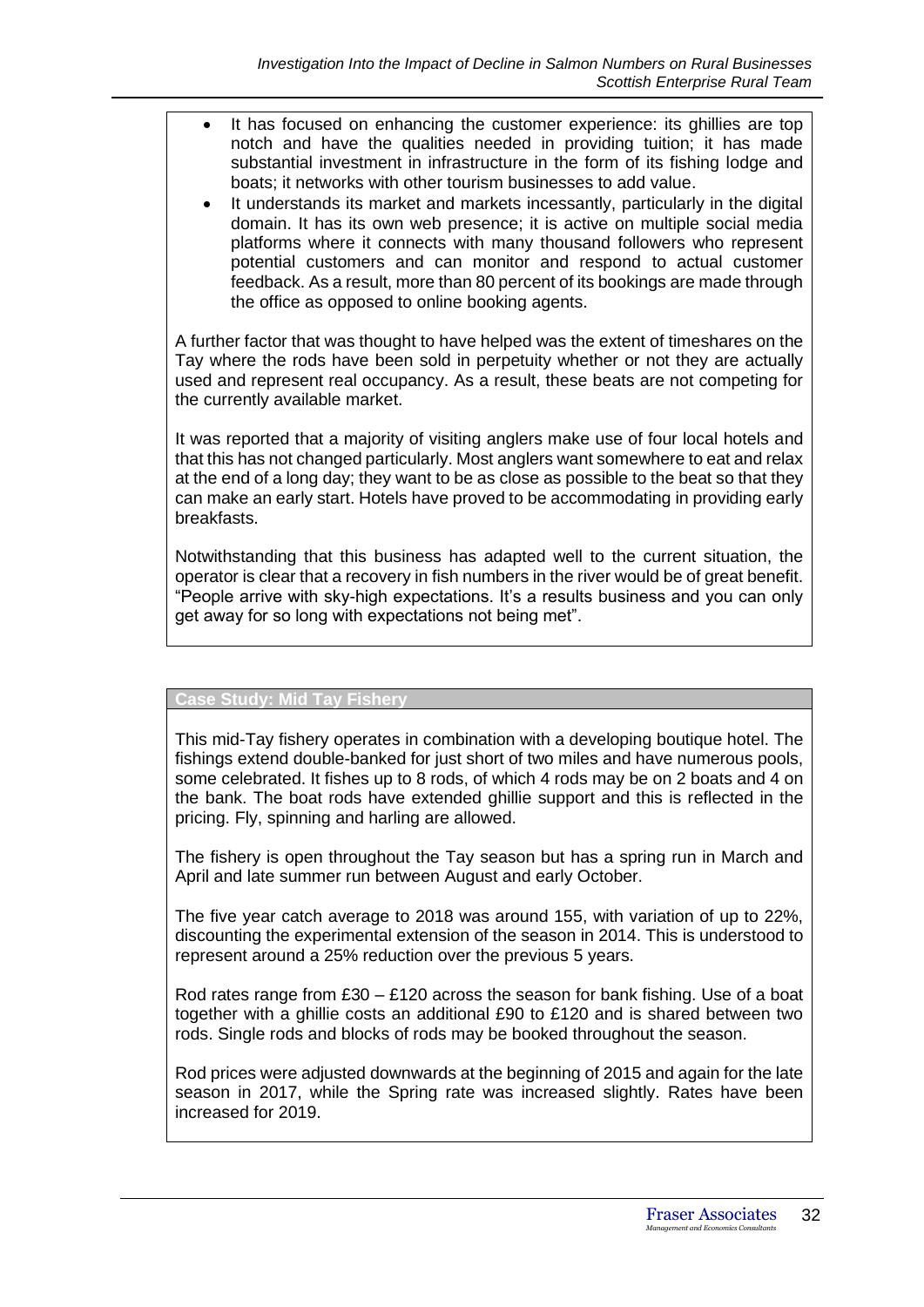In spite of the decline in catch, the owner reports that their fishery business has grown through most of the recent period of low catches. 2018 was a poor year as elsewhere, but rod occupancy held at 54% compared with 58% in 2015.

The fishery aims to offer an experience rather than just fishing by:

- welcoming the expert and novice alike.
- employing ghillies skilled in dealing with all kinds of people.
- organising fly fishing lessons.
- offering free use of rods
- encouraging women to take up angling through "Ladies Days".
- offering accommodation and picnics brought to the riverside.
- offering exclusive use of the hut for special occasions.

Recent bank repair and establishment of large conservation meadows have allowed easier fishing especially for beginners and this is seen as one of the reasons that catches held up in 2018 and are still looking promising for 2019.

The main operational costs are:

- salaries for full time ghillies employed 6 days a week all year long (in the closed season the ghillies repair boats, help the estate team and take their holidays).
- salary for a secretary who is shared with other departments in the business
- DSFB assessment (around £80 per fish caught on average)
- business rates on our 2 fishing huts
- equipment repairs and servicing
- bank and premises maintenance

The fishery is distinctive in its active promotion, regularly gaining coverage in the fishing and lifestyle press and social media. The fishery has its own website. Booking may be made through the fishery office or online via FishPal where around 15% of rods are sold.

#### **Case Study: Upper Tay Fishery**

This fishery on the upper Tay system is part of a small sporting estate. It fishes 10 rods, of which 8 are let commercially. There is an elderly part-time ghillie who provides set up support for all rods and one-one support by private arrangement.

Although the Tay season opens in January, a combination of snow melt and low temperatures limit the effective season to between early May and mid-October.

The five year catch average to 2018 is c.75, but with a variation of 45%. Despite being on the upper river there are few tartan fish. Until 2016 there was a June grilse run. In 2017 it appeared later, but with fish in poorer condition; in 2018 there was none at all. 2019 has seen more fish caught by August than in 2018, with good condition grilse.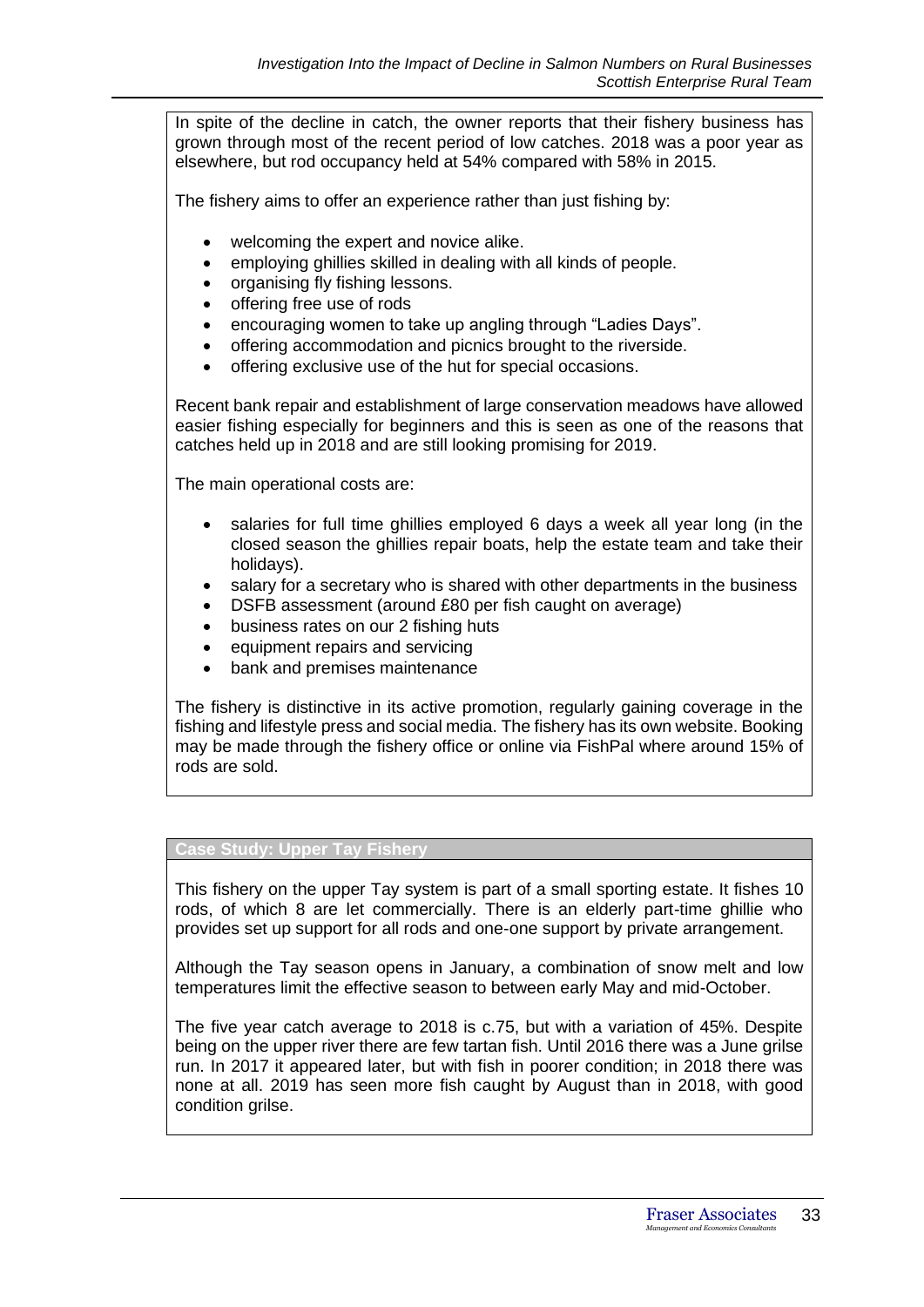Due to its remote location and distance from other hotels and services, this fishery is almost always let by the week and with accommodation. Day rods are available, but only a handful are let each year.

Rod rates are modest at £30-50. Rods and accommodation for a party of four fishers for a week would be £1300 - £1500.

Most of the clientele are parties of men from the North of England of retirement age; many have been coming for 40 years. Only three weeks are taken by Scottish rods. Bookings from the Continent are one-offs. Younger groups tend to be family parties and the anglers among them will only fish some of the time.

Rod occupancy in 2018 was 39% overall with rod pressure at its highest in June. However, occupancy has fallen by 16% since 2014, to some degree due to natural attrition. It was noted that all field sports are subject to similar demographic pressures.

This fishery has an annual revenue at the lower end of the range of those studied. It continues to make a small surplus on the basis of cash received and outlaid - the DSFB levy represents almost 50% of cash costs. However, were management and maintenance costs, presently absorbed by the estate fully costed in, it may reveal an operating deficit.

The revenue, price and cost profile of the fishery have provided limited scope to make adjustments in response to reduced catches. However, beyond holding rod rates, the estate has tried in a number of ways to make the fishery more attractive to existing and potential new clients:

- there has been investment in a second self-catering cottage. This is let at a lower price and having fewer stairs is intended to appeal to its ageing clientele.
- there has been an effort to broaden the offer, including a wildlife safari by Land Rover and promotion of walking, photography and access to other field sports particularly in months where there is less demand for rods.

It is acknowledged that more needs to be done to improve the website and booking system, but this is proving to be quite expensive.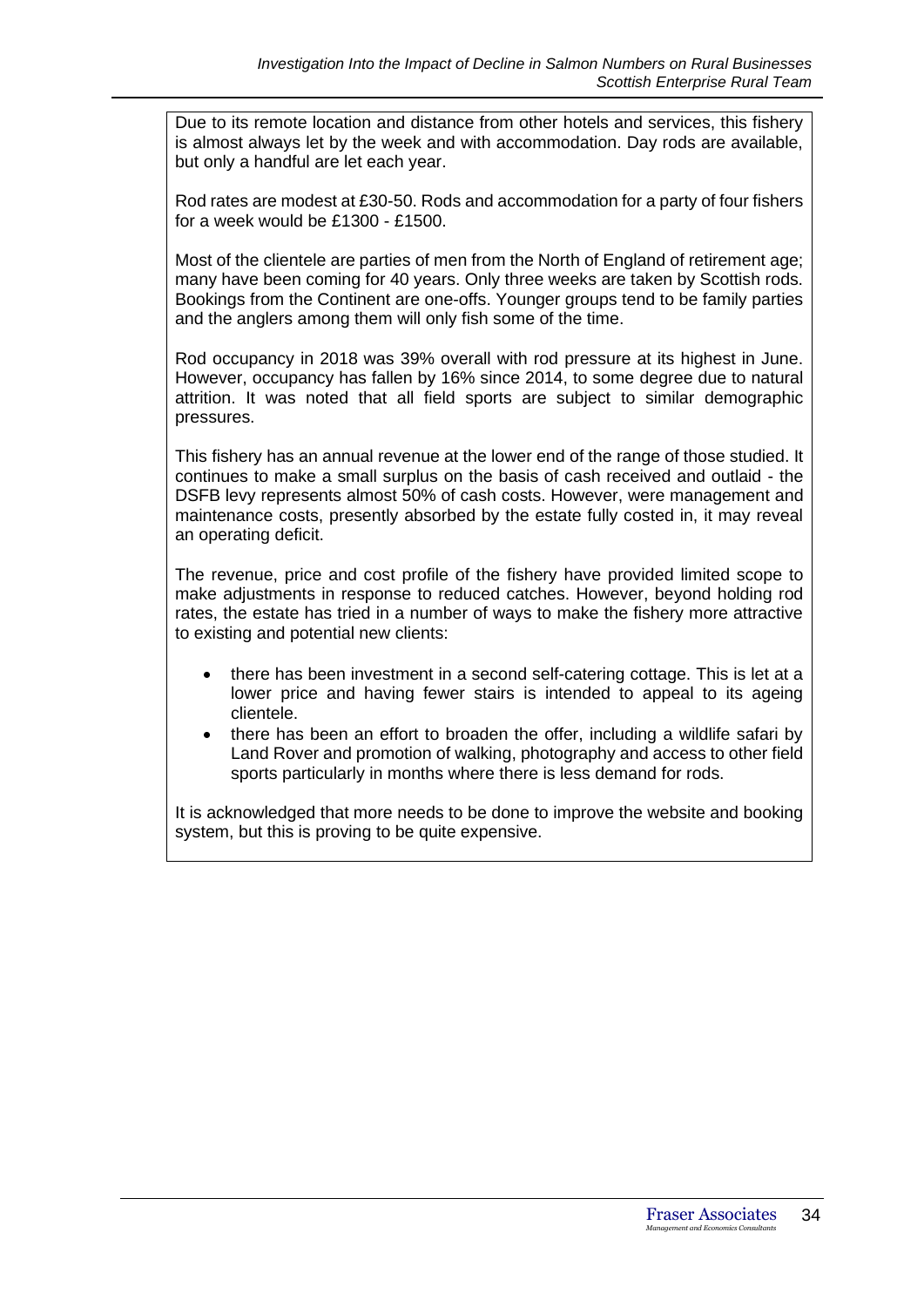# A4 THE RIVER TWEED

#### **Case Study: Lower Tweed Fishery**

This fishery covers a two mile stretch of the River Tweed close to the sea and offers 4-5 rods. At this level, the Tweed is a big river and for much of the year needs to be fished from a boat. It can only be waded in low waters, prevalent in summer. The season here is full length, from the beginning of February to the end of November and the business is a full-time operation.

This has been a premium beat accounting for 4-5% of catches on the river. Historically catches have been in the 500-1000 fish range. Its current 5-year average is still in excess of 300 fish.

Two boatmen work in the spring and autumn and one during the summer months. A further boatman may be engaged if required.

The fishery is promoted on Tweed Beats and takes bookings via the office.

Current rod rates are £50-100 per day February–May; £150-250 June-August; £300-350 September-October; £70 November.

While fish numbers are reduced generally throughout the year, the shrinkage has been most marked in the Autumn. While other rivers peaked in September-October, the lower Tweed kept going in November, but this has now disappeared.

In the past the beat was almost fully let in advance with many weeks let to a sitting tenant. With the fall in fish numbers, the pattern of bookings and use has changed. While there is a tendency for tenants to hold onto historically good weeks, some long-term customers have given up; some have continued to pay for their fishing but not come; some Autumn customers have shifted to the Summer or split their visits.

The main response to changed market conditions has been to reduce prices and to offer half week and day rods. Rod rates in September-October are 40-50% of what they were previously whereas November rates have been cut to Spring levels. Day and half-week clients are also more sensitive to catch statistics.

With the change in pricing and letting policy, most rods are being let, but revenue is much reduced and the mix of clients has changed. Most clients remain UK from the North of England; with the shift to day rods, more are local; there has been some loss of international clients. This also has implications for tourism spend in the local area. There are fewer clients occupying houses and employing a cook or staying at a country house hotel on an extended stay; more are making use of bed and breakfast style accommodation.

In 2018, revenue was between 50-60% down on the 2014 peak. The owner had to put money into his fishing account for the first time whereas in the past it has provided a good income for two people.

The total operating cost for this fishery is in the region of £120,000 per annum, with boatmen (c.£60,000) Tweed Assessment (c.£25,000) and maintenance (c.£15,000) being main heads of cost.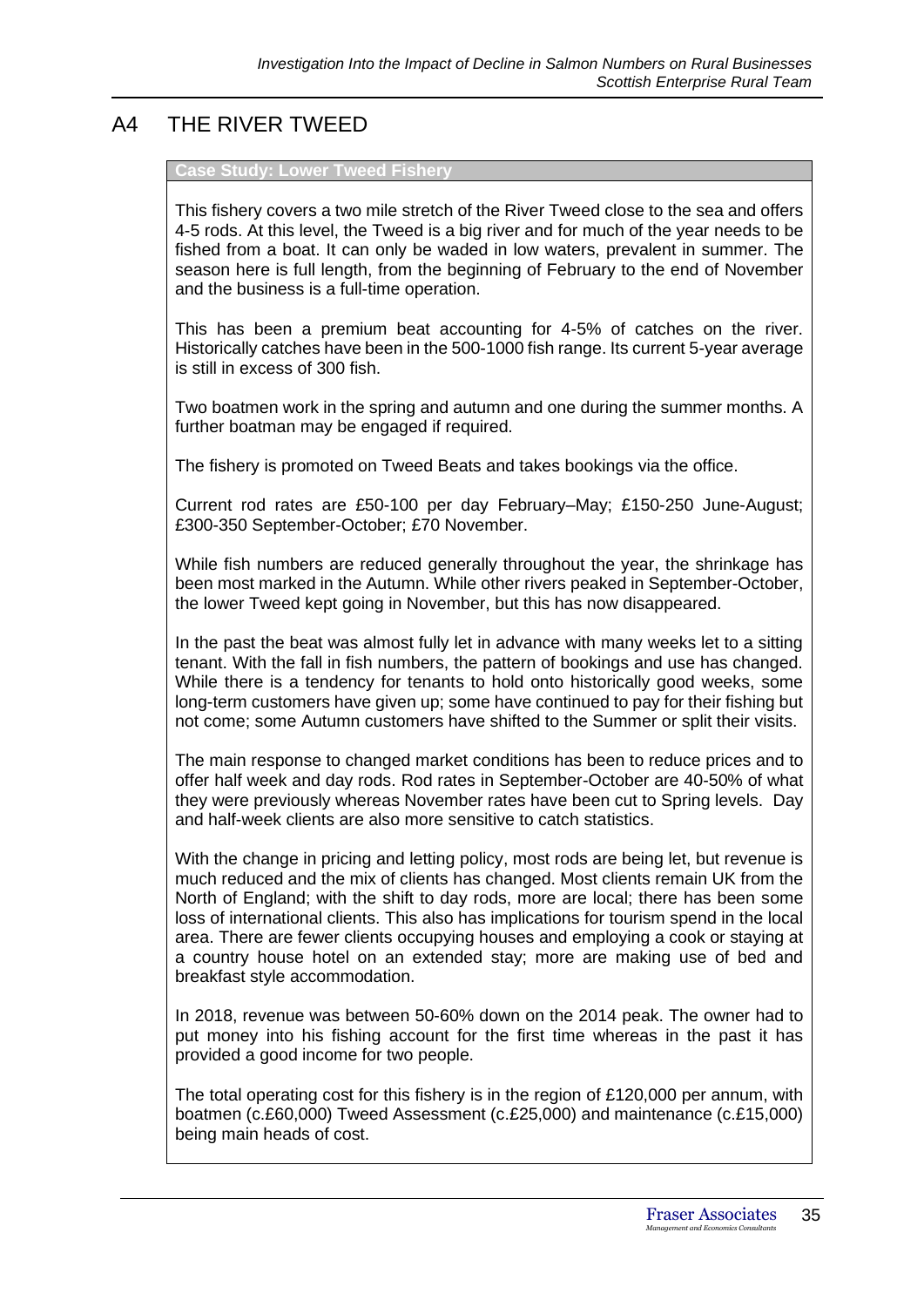If revenues don't improve, the owner may retain the beat for his own use or restrict commercial letting to a day basis. At best, he anticipates it will require 5-6 years of sustained good fishing for prices to recover.

He is open to initiatives which may improve business, including the possibility of 7 day fishing, but is cautious about action that may impair the Tweed brand as a serious salmon fishing river.

**Case Study: Middle Tweed Fishery**

This fishery extends over a three-quarter mile reach of the Middle Tweed. It offers four rods and is primarily fished by boat.

The season is February to November. The quality of fishing has always depended on the water levels. If there is a lot of water, the fish make their way to the middle river very quickly. However, the five-year average catch has declined from just under 300 in 2011 to just over 130 in 2018.

There is a full time boatman throughout the year and it has been practice to employ a further boatman part-time in the autumn. The beat has two fishing huts with WCs, running water and electricity.

The fishery is managed by an agent on behalf of a Trust. It is promoted on Tweed Beats and bookings are taken by the agent or via FishPal.

Rod rates are £50-100 (all+VAT) February-June; £75-100 July-August; £150-380 September-October and back to £50-100 In November. The spring and summer rates are unaffected by the loss of the Autumn run, but rates in September-October have been cut by 30-35% and in November by 80%.

Moreover paid occupancy has fallen as well. Between 2012 and 2018, Spring occupancy fell from 88% to 76%; Summer from 100% to 88%; and Autumn from 99% to 53%.

The fishery's customers are traditional keen anglers and most business is repeat on a 3 or 6 day let basis. A number own holiday homes in the area which they let the rest of the time. Most of the customers are from the North of England – Tyne, Yorkshire, Cheshire. There is a trend towards multiple 3-day bookings among those that previously booked 6 because of changes in the weather pattern; they don't want to write off 6 days on the basis of weather. The clientele is relatively aged; the monied younger generation more likely to go to Russia or Iceland.

In the years when there were lots of fish, the attraction was said to be everything but catching fish – attractive beat, seeing Ospreys and Kingfishers. Now when there are fewer fish, it seems to be all about catching fish.

FishPal has made catches and seasonality in fishing more transparent; hitherto you could only learn this in the Hotel bar. Initially it helped with filling the shoulder season – most regulars booked direct with the beat. More recently it has become the "supermarket" and customers book on the basis of the offer price.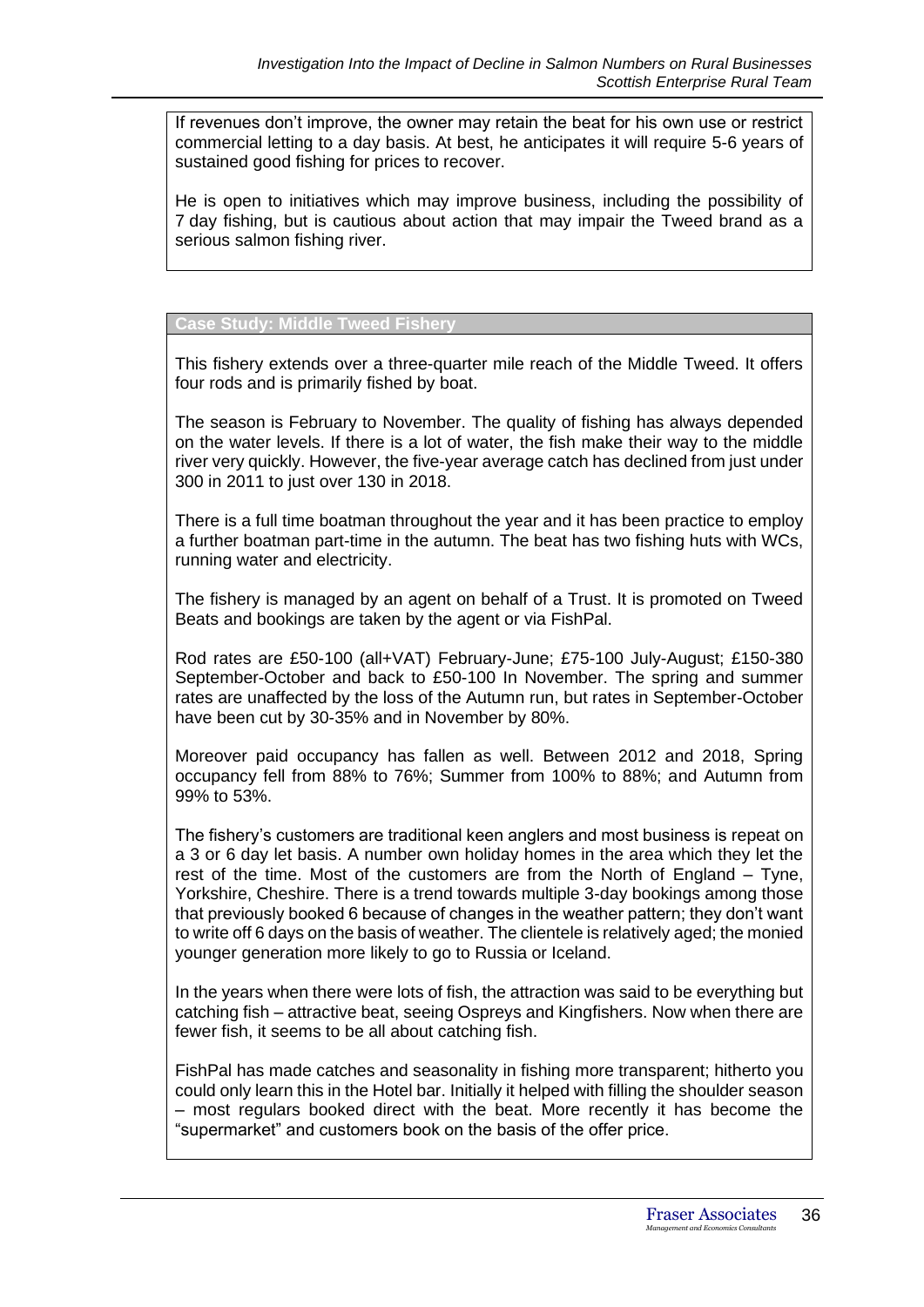Revenue in 2018 was approximately 50% of the 2012 level, with the change concentrated in the Autumn season, but the fishery still had a gross profit of around £20,000.

Operating costs in 2018 were some £62,000, of which boatmen costs (c.32,000); Tweed Assessment (c.£8,000); transport (c,£5,000); maintenance (c.£2,000) and management and commission (c.£12,000) were the main components.

The agent is sceptical about potential in markets other than the keen angler. Salmon fishing requires patience and experience; most people progress to Salmon from fishing Trout.

If catch levels remain low, the agent believes that the Trustees will want to try to maintain and enhance the capital value of the beat, as long as the running cost doesn't drain resources.

The main opportunity to reduce costs is labour. The fishery does not plan to take on a part-time boatman this Autumn; it might be necessary to consider redeploying the full-time boatman on game keeping if there aren't fishing customers to look after, but the skills are very different.

Even if the fish come back in numbers, the agent believes that it will be hard for prices and revenue to recover unless there is a huge demand. For the period where price has reduced by 50% it will require 100% increase to recover. This is likely to take many years.

The agent understands that scientists believe a combination of factors – global warming, increased competition for food from other species whose range has changed - means that Salmon are taking longer to reach mature body weight. As a result, there won't be the same runs of grilse and it seems that the spring and summer seasons may become better.

This has happened before. Spring used to be the best period and you couldn't buy a Spring week unless you also took an Autumn week. No-one is giving up their spring tenancies as they believe that they are going to have the prime period in the future. There may need to be a return to selling packages of the high and low season.

#### **Case Study: Upper Tweed Fishery**

This fishery has a 1.3 mile double-bank beat on the upper Tweed. It offers 6 rods and may be fished from the bank or in waders. Its season is short, covering September, October and November. As a result of the trend towards earlier spawning, it is now closing in the third week of November.

A single ghillie works full-time late September, October and November and also works two days a week in the off season on bank, bothy and equipment maintenance. The owner visits the fishery twice a week to keep on top of issues and to make sure that anglers are happy.

Over the past decade, the owner has Invested in upgrading the access road, a car park with CCTV, fitting out the bothy with a wood-burning stove, comfortable seating, toilet and kitchen facilities to a good standard. Packed lunches can be arranged.